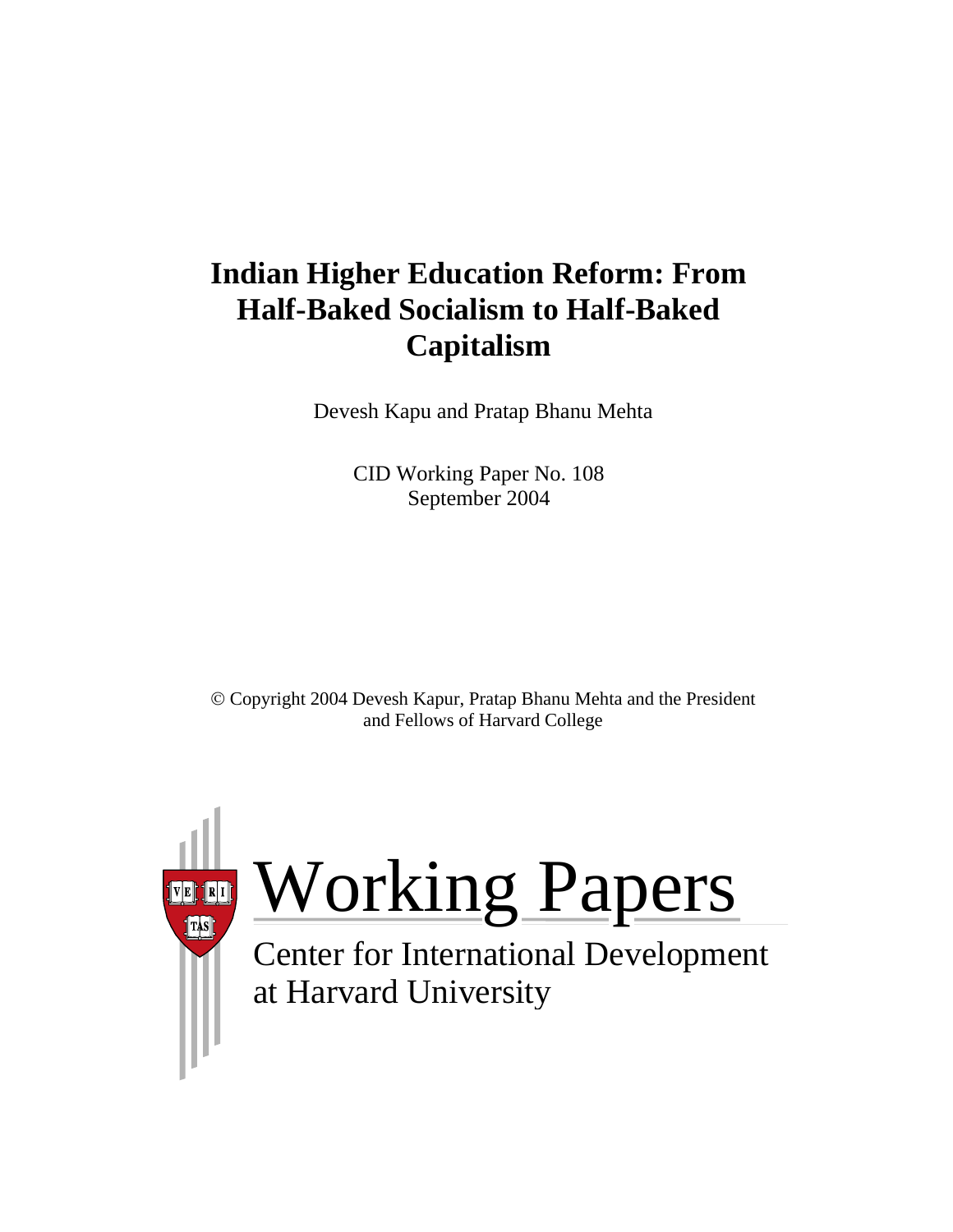## **INDIAN HIGHER EDUCATION REFORM: FROM HALF-BAKED SOCIALISM TO HALF-BAKED CAPITALISM**

Devesh Kapur

Frederick Danziger Associate Professor of Government Harvard University 1033 Massachusetts Ave. Cambridge, MA 02138-5319 email: dkapur@latte.harvard.edu

And

## Pratap Bhanu Mehta

President, Centre for Policy Research, Dharma Marg, Chanakyapuri, New Delhi - 110 021 email: pratapbmehta@yahoo.co.in

September 2004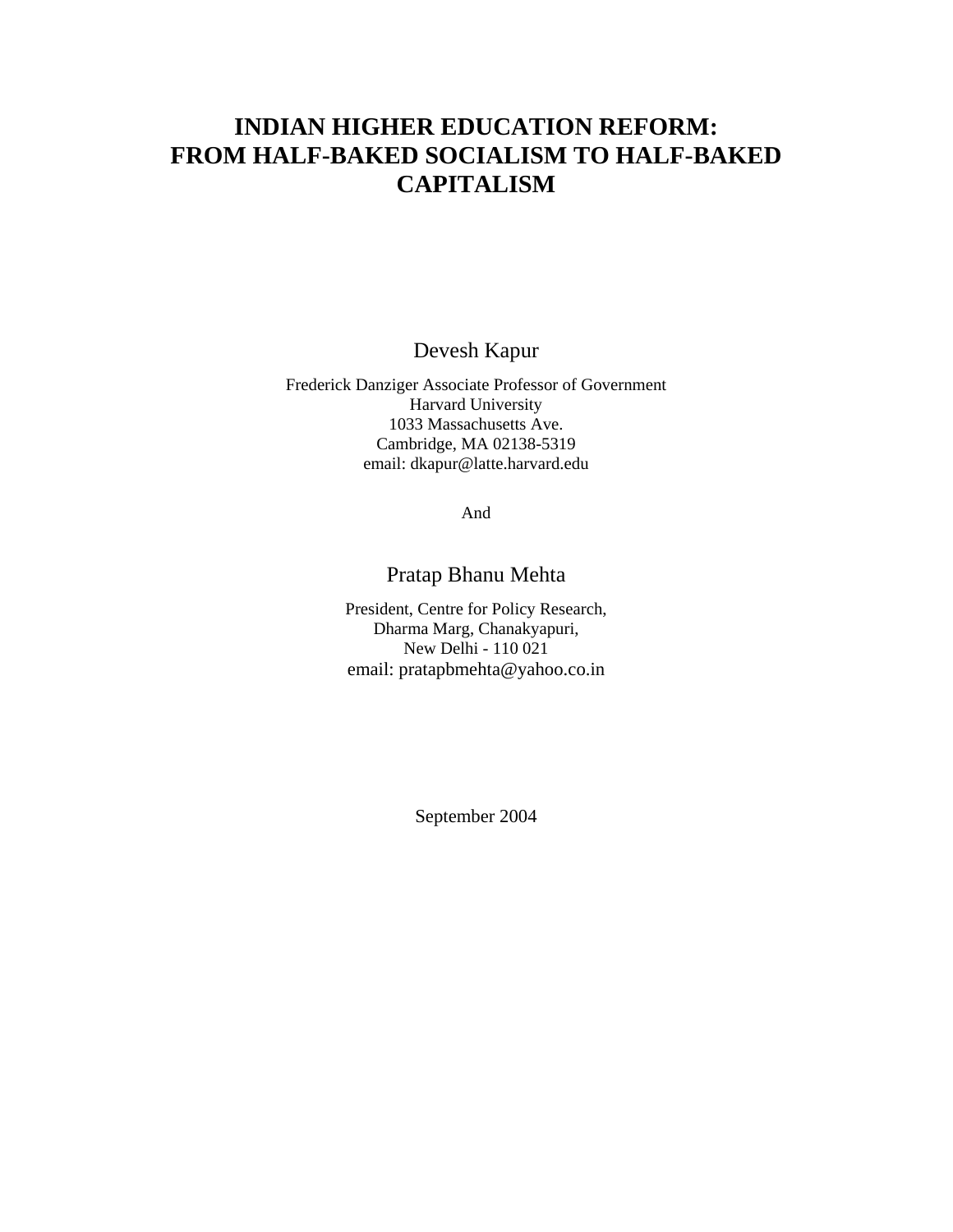#### **ABSTRACT**

This paper examines the political economy of Indian higher (tertiary) education. We first provide an empirical mapping of Indian higher education and demonstrate that higher education in India is being de facto privatized on a massive scale. But this privatization is not a result of changing ideological commitments of the key actors—the state, the judiciary or India's propertied classes. Rather, this privatization has resulted from a breakdown of the state system and an exit of Indian elites from public institutions, to both private sector institutions within the country as well as abroad. Private philanthropy in higher education, which was supportive of public institutions in the past, is also increasingly withdrawing its support. Consequently the ideological and institutional underpinnings of this form of privatization remain exceedingly weak. The paper questions the extent to which the political economy of Indian higher education can be explained by the hypothesis of "middle class capture" and suggests that education policy, far from serving the interests of the middle class, is actually driven by a combination of ideology and vested interests. We also examine the role of the judiciary in shaping the regulatory landscape of Indian higher education and argue that it an important actor shaping the regulatory landscape of higher education, but in a manner that has done as much to confuse as clarify. Instead of being part of a comprehensive program of education reform, private initiatives remain hostage to the discretionary actions of the state. As a result, the education system remains suspended between over-regulation by the state on the one hand, and a discretionary privatization that is unable to mobilize private capital in productive ways. The result is a sub-optimal structuring of higher education. The most potent consequence of this is a secession of the middle class—ironically the very class whose interests these institutions were supposed to serve—from a stake in public institutions.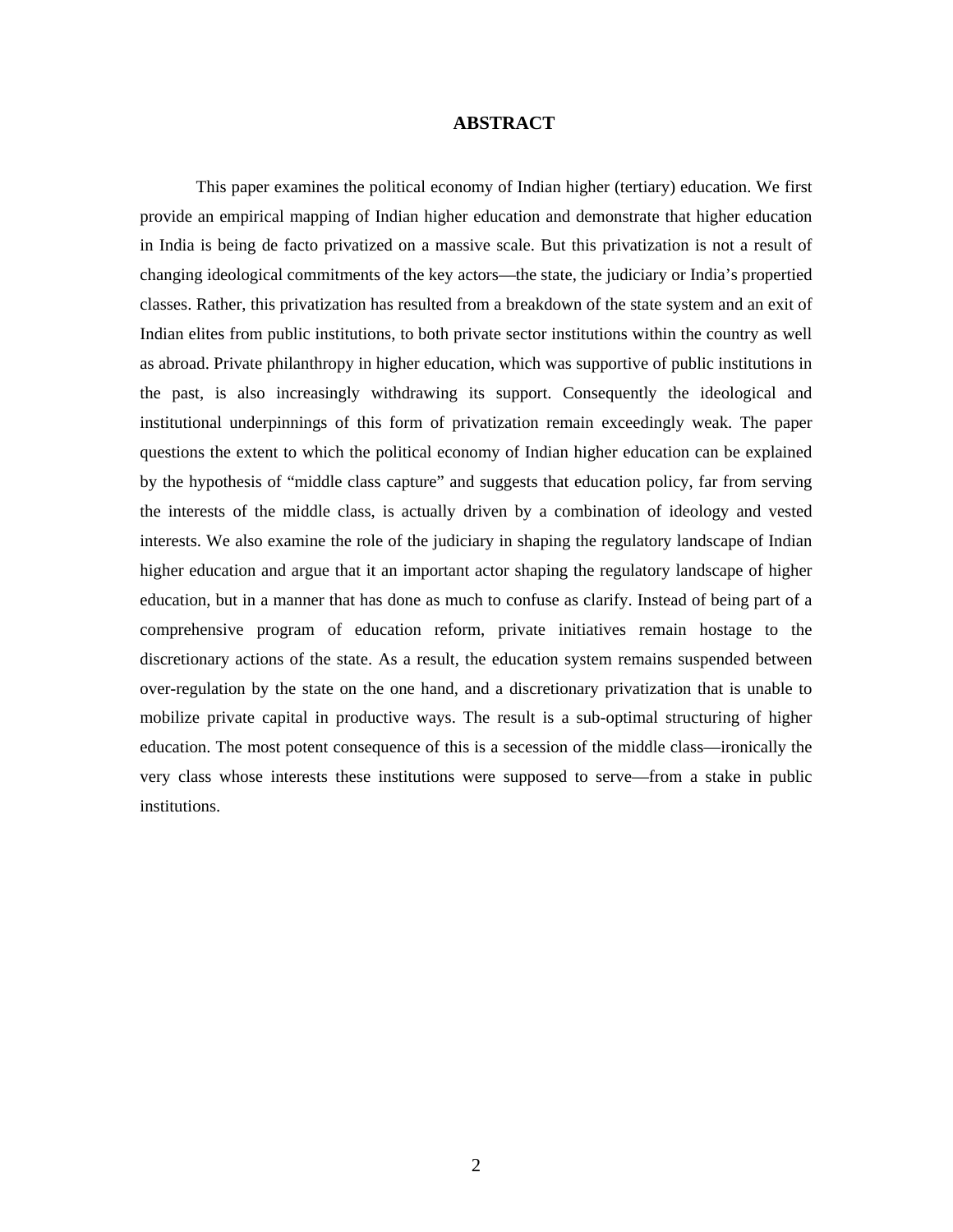#### I. INTRODUCTION

 $\overline{a}$ 

This paper examines the political economy of Indian higher (tertiary) education. The key argument of this paper is that higher education in India is being de facto privatized on a massive scale.<sup>1</sup>But this privatization is not a result of changing ideological commitments of the key actors—the state, the judiciary or India's propertied classes. Rather, this privatization has resulted from a breakdown of the state system. As a result, it is a form of privatization whose ideological and institutional underpinnings remain very weak. Instead of being part of a comprehensive program of education reform, much of the private initiative remains hostage to the discretionary actions of the state. As a result, the education system remains suspended between over-regulation by the state on the one hand, and a discretionary privatization that is unable to mobilize private capital in productive ways. The result is a sub-optimal structuring of higher education. The most potent consequence of this is a secession of the middle class—ironically the very class whose interests these institutions were supposed to serve—from a stake in public institutions.

Our argument proceeds in the following steps. We first provide an empirical mapping of Indian higher education. We then demonstrate that a de facto privatization of Indian higher education is occurring as a result of the exit of Indian elites from public institutions, to both private sector institutions within the country as well as those abroad. In the next section, we analyze the extent to which the political economy of Indian higher education can be explained by the hypothesis of "middle class capture." We question this hypothesis and suggest that education policy, far from serving the interests of the middle class, is actually driven by a combination of ideology and vested interests. Subsequently, we examine the role of courts in shaping the regulatory landscape of Indian higher education and argue that while they are important actors, they have done as much to confuse as clarify the regulatory framework of education. We then examine the changing patterns of private philanthropy in education and argue that even in the philanthropic or non-profit sector there is an increasing withdrawal from public institutions.

<span id="page-3-0"></span><sup>&</sup>lt;sup>1</sup> The authors would like to thank Atul Kohli for his insightful comments, and Jandhalya Tilak, Urjit Patel and Pushpa Sundar for access to their work and some important bibliographical tips. For assistance with the research, we are very grateful to Mihir Sheth and in the preparation of this manuscript, Anjali Salooja. This paper was presented at a conference organized by the Center for the Advanced Study at the University of Pennsylvania on "Economic Reforms, Human Development and Governance in India: Changes in Institutional Structures and Incentives since 1991".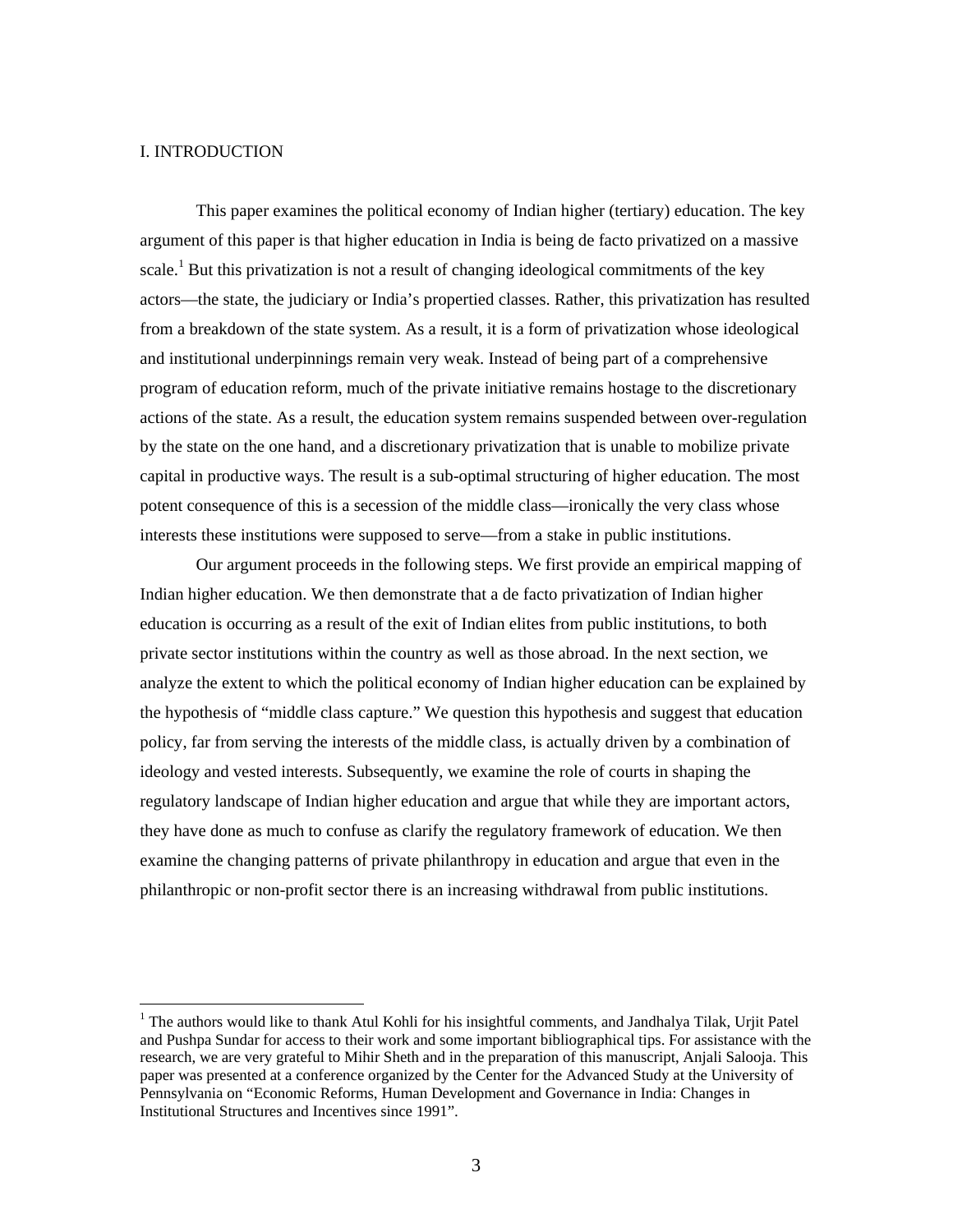## II. STRUCTURE AND SCALE OF INDIAN HIGHER EDUCATION<sup>[2](#page-4-0)</sup>

At present, India has more than 15,000 colleges and just fewer than 10 million students. More than two-thirds of these colleges are classified by the University Grants Commission (UGC – the apex government regulatory body for higher education) as "Arts, Science, Commerce and Oriental Learning Colleges" (Table 1 - the fact that for more than five decades the UGC continues with the classification "Oriental Learning College" is an early signal about the capabilities of the UGC itself). Recent growth is much greater in professional colleges (especially engineering, management and medicine), as well as in private vocational courses catering especially to the IT sector. The fact that India has 1253 medical colleges but just two in public health (Table 1) indicates the priorities and interests that shape Indian higher education. India produces more lawyers than doctors and nearly 0.7 million students were enrolled in engineering/technology.

There has been a rapid expansion in higher education, with student enrollment growing at about 5 percent annually over the past two decades. This growth is about two-and-half times the population growth rate (Table 2), and results from both a population bulge in lower age cohorts as well as increased demand for higher education. However, even today's gross enrollment ratio of Indians in institutions of higher education is approximately 7 percent of the age cohort, which is considerably higher than developing country averages, but lower than the average for Asia as a whole (11 percent) and much lower than OECD countries. Enrollment ratios vary across Indian states, with the Southern and Western states faring better than their Eastern counterparts (Table 3). Women now constitute about 40 percent of all student enrollments, varying from a low of 24 percent in Bihar to a high of 60 percent in Kerala (Table 3). The bulk of students (nearly twothirds) are enrolled in arts and science, with another 18 percent in commerce/management (Table 4). This is of some importance because most "private investment" in higher education is concentrated in engineering, medicine and management and consequently does little for the majority of students. Notwithstanding the great hopes reposed by a spate of committee reports on alternative sources of funding for higher education (World Bank, 2000), the state will continue to have to occupy the commanding heights of at least this sector of the economy.

Although total expenditure on higher education has risen since independence from 483 crores to 2418.3 crores between 1980 and 1995, spending per pupil in real terms declined for

<span id="page-4-0"></span> $2<sup>2</sup>$  In this paper we focus on that part of the higher (tertiary) education than encompasses colleges and universities. We do not address issues related to technical education in India's Industrial Training Institutes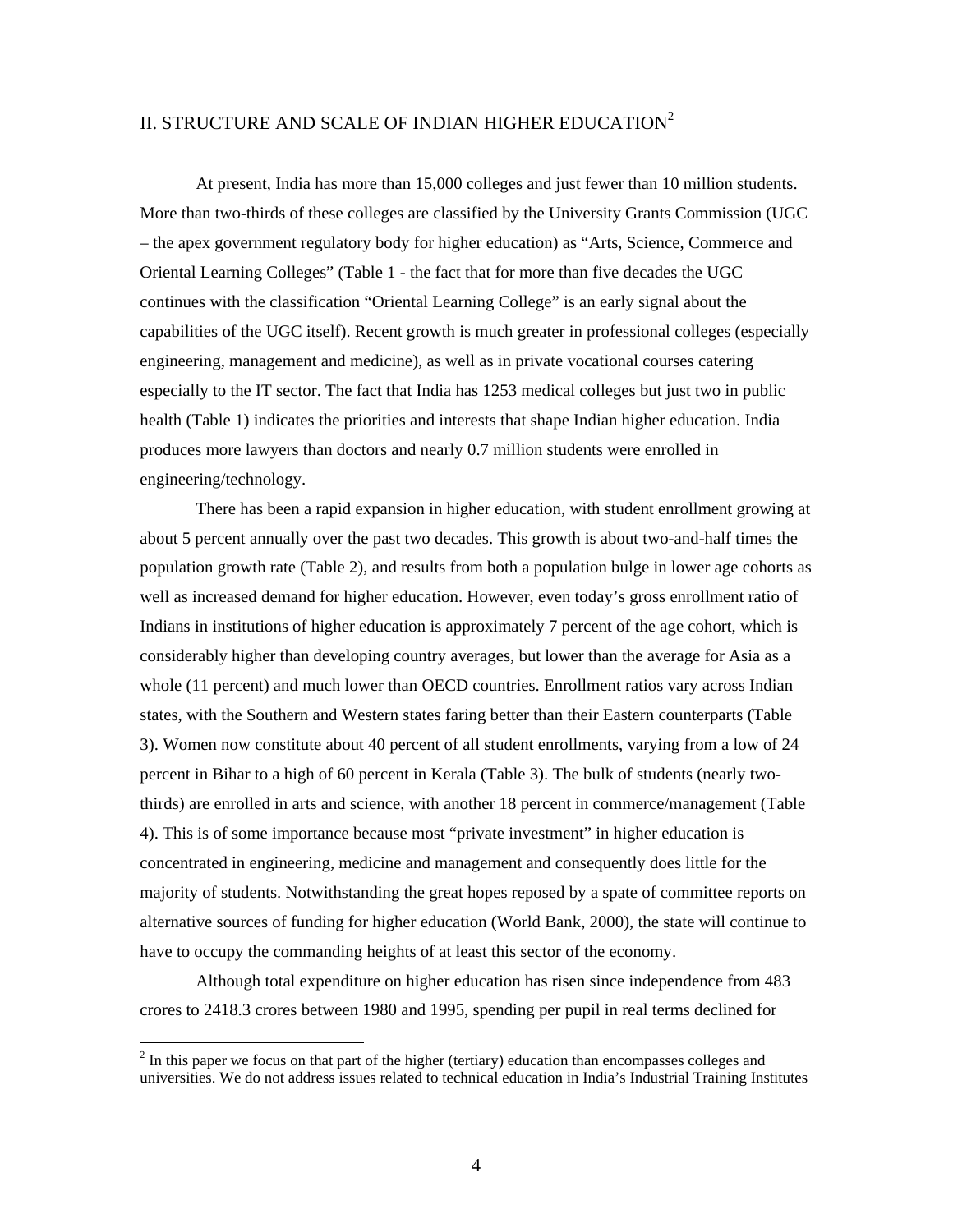nearly two decades (Tilak, 1997), before recovering modestly (Table 6). Higher education occupies a low priority in public expenditures. Its share of GNP was nearly 1 percent during the 1970s, just 0.35% in the mid-1990s before increasing modestly to 0.6 by the end of the decade.

#### III. DE FACTO PRIVATIZATION

For Indians, higher education has been, in Stanley Wolpert's evocative words, "the swiftest elevators to the pinnacles of modern Indian power and opportunity." This realization, coupled with the severe limitations of publicly funded higher education institutions and the greater purchasing power of the middle class, means that Indians are prepared to pay rather than be denied. According to NSS data, the government's share in overall education expenditure has been declining steadily, from 80 percent in 1983 to 67 percent in 1999. For states like Kerala, the decline is steep, from 75 to 48 percent, while for Madhya Pradesh it is from 84 percent to 68 percent. Indeed, while private expenditure on education has risen 10.8 times in the last 16 years, that for the poor rose even faster, by 12.4 times. Many students who formally enroll in publicly funded colleges and universities, barely attend classes there. Instead, they pay considerable sums tothe burgeoning private sector vocational IT training firms such as NIIT and the Aptech.<sup>3</sup>

However, the most noticeable trend has been the transformation in the provision of professional education, especially engineering, medicine and business schools. We analyzed data on all medical and engineering colleges in India to understand how the management structure had changed over the last four decades. Data for medical colleges was obtained from the Medical Council of India's website, which gives the year of establishment, and classifies institutions as "Government" or "Private" (institutions set up under the Societies Act or as Trusts), and the number of seats at each institution.<sup>4</sup> [W](#page-5-1)e examined data for 19 major states of India—Assam, Andhra Pradesh, Bihar, Chattisgarh, Delhi, Gujarat, Haryana, Himachal Pradesh, Jharkhand, Karnataka, Kerala, Madhya Pradesh, Maharashtra, Orissa, Punjab, Tamil Nadu, Uttar Pradesh, Uttaranchal and West Bengal. Similar data for engineering colleges was obtained from the All India Council for Technical Education.<sup>5</sup>

 <sup>(</sup>ITIs) which are an important component of higher education imparting technical training in a wide range of trades and crafts.

<span id="page-5-0"></span><sup>&</sup>lt;sup>3</sup> According to Finance Ministry data cited in *The Hindu*, since its launch in 2001 the Education Loan Scheme has grown from roughly 50,000 accounts and Rs. 670 crore loans as on March 31, to approximately 1,53,000 accounts and Rs. 2,600 crores loan amounts on March 31, 2004. **"**Education loan scheme simplified," *The Hindu* August 11, 2004.

<span id="page-5-1"></span>http://www.mciindia.org/apps/search/ 5

<span id="page-5-2"></span>http://www.aicte.ernet.in/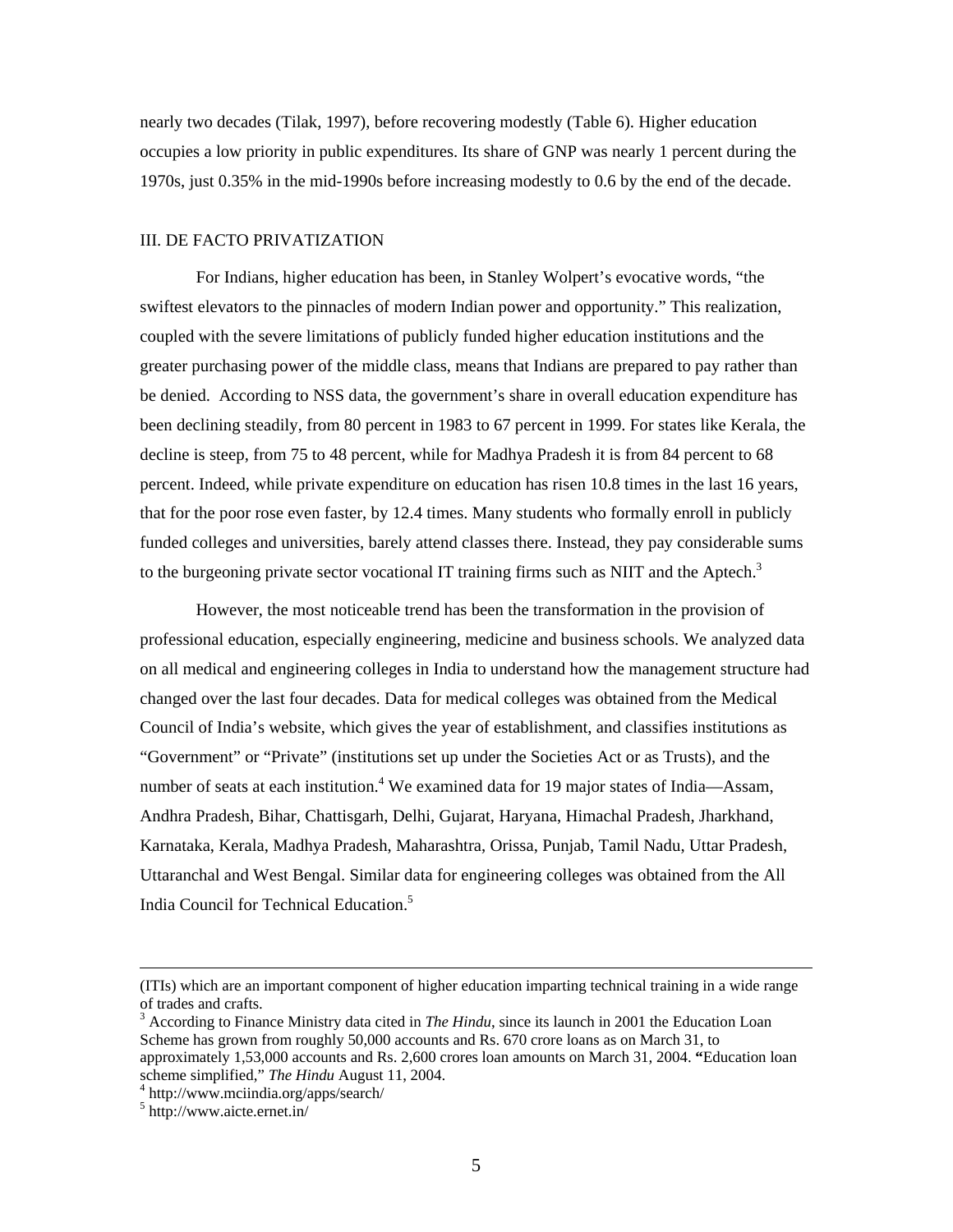The data are presented in Table 5 and Figures 1 and 2. In the case of engineering colleges, the private sector, which accounted for just 15 percent of the seats in 1960, now accounts for 86.4 percent of seats (and 84 percent of all engineering colleges). In the case of medical colleges, the private sector dominance is less stark, but the trend is unambiguous: the proportion of private seats has risen from 6.8 percent in 1960 to 40.9 percent in 2003. While we don't have precise data, the situation in the 1000 odd business schools suggests that 90 percent are private sector. Even as political parties rail against *de jure* privatization, *de facto* privatization continues unabated.

For long, it was taken for granted that private universities (as distinct from private colleges) needed approval from the UGC. After the break-up of Madhya Pradesh, the Ajit Jogiled Congress government in Chhattisgarh paid put to that assumption. It saw a regulatory loophole and enacted the Private University Act in 2002. One hundred and eight such universities came up in the state, with 94 in the state capital, Raipur, alone. After a new BJP government came to power, it passed the Private University Amendment Bill, 2004 under which proprietors of all private universities would have to deposit Rs 2 crore with the government and prove that they have 25 acres of land for their institutions. Belatedly, the UGC came up with the UGC (Establishment of and Maintenance of Standards in Private Universities) Regulations 2003. Each private university would now require a separate State Act conforming to the relevant provisions of the UGC Act. Interestingly, the private universities set up were using the state's regulatory largesse, and, even to the limited extent they were delivering educational services, they were doing so outside the state, under the nomenclature of these being off-campus centers. The new UGC regulations try to curb this loophole as well. A university set up under a State Act shall operate "ordinarily within the boundary of the State concerned," and can only open off-campus centers (outside the home State), off-shore (abroad) centers and study centers only "after the development of main campus … and after five years of coming into existence." Even then, it would require the prior permission of the UGC and the Government of the host State, and such approval would be forthcoming "in exceptional circumstances" that are unspecified. On the other hand, the admission, fee structure and programs of study of the private university will be have to conform to the norms and regulations prescribed by the UGC and other statutory bodies.<sup>6</sup>

<u>.</u>

<span id="page-6-0"></span><sup>&</sup>lt;sup>6</sup> "A private university shall fulfil the minimum criteria in terms of programmes, faculty, infrastructural facilities, financial viability, etc. as laid down from time-to-time by the UGC and other statutory bodies such as the All-India Council for Technical Education, the Bar Council of India, the Distance Education Council, the Dental Council of India, the Indian Nursing Council, the Medical Council of India, the National Council for Teacher Education, the Pharmacy Council of India etc.''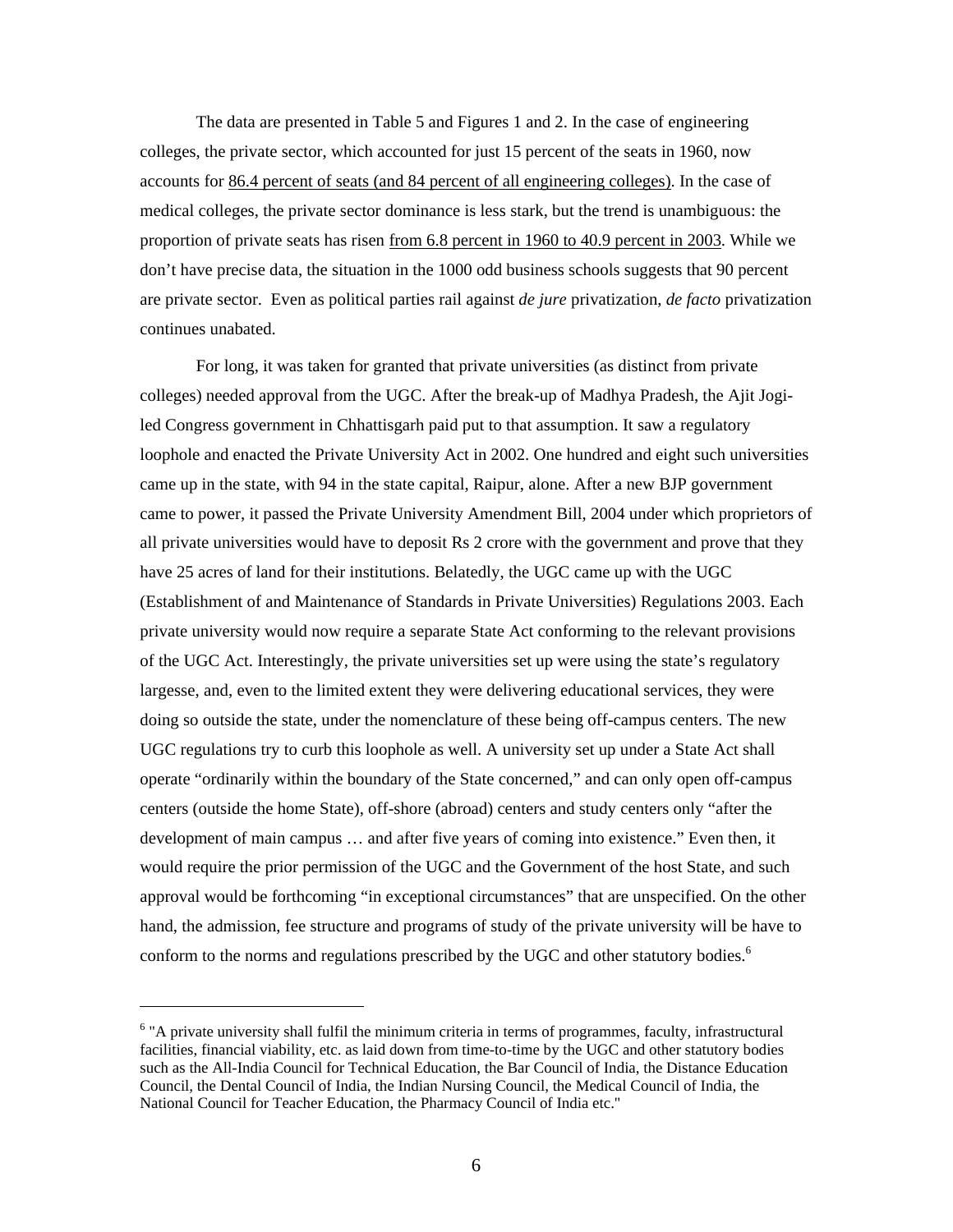The degree to which states have allowed private higher education institutions varies considerably (Table 5). The number is greatest in the Southern states and Maharashtra, and least in states like Bihar and West Bengal. However, most other state governments are now following suit. Caught between the ballooning expenditure on higher education and Delhi's refusal to provide the states with a financial cushion in this sector, even West Bengal has begun to reduce funds to meet the salary requirements of teachers and non-teaching employees for private undergraduate colleges in Calcutta.<sup>[7](#page-7-0)</sup> Gradually, the state plans to eliminate its annual commitment of Rs 350 crore on a total of 240 general-degree colleges run by private bodies. It has also moved to approve proposals by private promoters for setting up fully independent, self-financed undergraduate general degree colleges. However, the proposed colleges will be affiliated to Calcutta University. The government has asked the university to amend rules to bring the two self-financed colleges under its jurisdiction. As the government will not finance the two colleges, the institutions are likely to have their own fee structure, independent of policing by the university.<sup>[8](#page-7-1)</sup>

There are three key reasons for the expansive stance of political parties from all ends of the ideological spectrum: fiscal exhaustion; diffusing the reservation conundrum by expanding supply; and, with earlier sources of patronage exhausted, the search for new sources of patronage. The *license raj* may have been dismantled in industry, but it is flourishing in higher education. The non-profit status allows for tax exemption and makes it easier to launder money; it also gives access to free land without inviting public interest litigation (PIL). And, given the demand, virtually any institution has a market. We examine the governance of private sector institutions in greater detail in the next section.

The exit to private suppliers of higher education is a phenomenon not limited to India's borders. While the numbers are lower, the overseas purchase of higher education has much greater financial implications. Currently, our estimates are that there are about 110,000 Indian students studying abroad – nearly 75,000 in the U.S., about 14,000 each in the U.K. and Australia, and at least another 5,000 in Canada and New Zealand. Pre-liberalization, the figures were barely a quarter of this number. The main growth has been in undergraduate education and professional degrees (especially MBAs), both of which require students to put up their own

<span id="page-7-0"></span><sup>7</sup> Mita Mukherjee, "Slash prelude to funds full stop," *The Telegraph*, March 17, 2004.

<span id="page-7-1"></span><sup>&</sup>lt;sup>8</sup> The one condition on the self-financed colleges is that they have to offer courses in emerging areas like bio-technology, molecular biology and business administration. Mita Mukherjee**,** "Privatisation kickoff with two colleges, *The Telegraph*, April 4, 2004.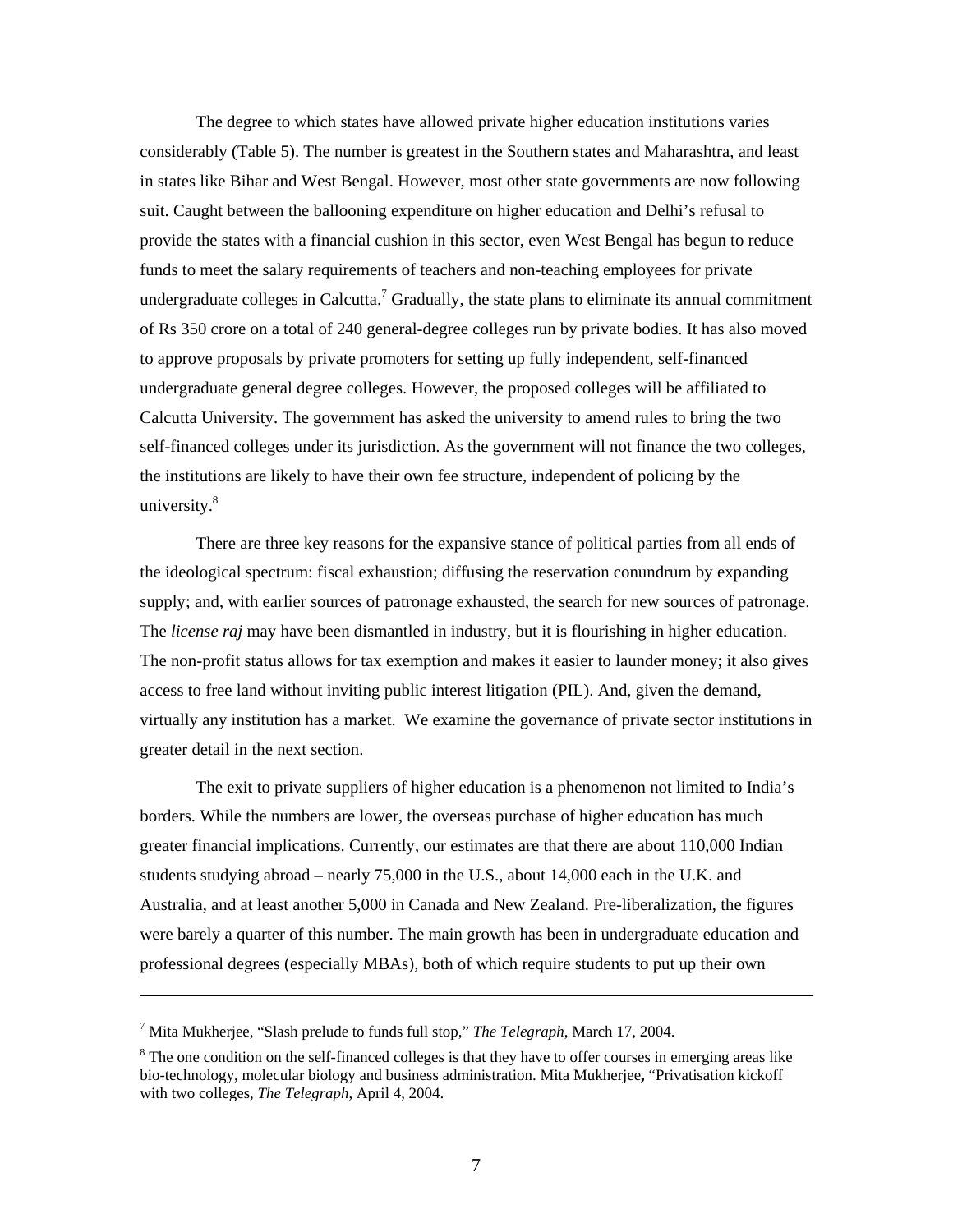money. This means that Indians are spending between Rs 3-5000 crores (roughly \$700 million to \$ 1 billion) on higher education abroad, a staggering amount for a poor country whose own educational institutions are starved of resources. Even more important than the financial costs are the implications for public education when elites leave. Indeed, the problem is a more basic one—the consumption of public services by elites has adverse distributional effects. But when elites exit, so does their voice. The big difference between the higher education systems of Pakistan and India was that elites in the former usually sent their children abroad even for undergraduate education, and consequently had little stake in the system. The results were disastrous for higher education in Pakistan. Soon, India may face a similar problem.

#### IV. EDUCATION AND THE MYTH OF MIDDLE CLASS DOMINANCE

What should be the extent of public investment in higher education? The answer to this question in part depends on what a society takes to be the point of higher education. But this question does not turn out to be an easy one to answer. It is easier to account for individual motives for pursuing higher education, including a desire to increase one's social mobility. But what are the goals of higher education for society at large? Is the goal of higher education to increase economic returns and expanding opportunities? Is it about creating a merit-based competitive social space? Or does it reflect a commitment to equality? Is it fuelled by a commitment to the cause of education itself, independently of any serious consideration of returns? Arguably, higher education is propelled by all these considerations, but the regulatory structure will in part depend on which considerations are paramount. This section tries to map some of the ideological considerations at play in the structuring of Indian higher education. We argue that a misguided form of egalitarianism in higher education has marked India's policies in this sector, and that this form of egalitarianism has been self-defeating for the education sector.

To understand the political economy of higher education in India requires an examination of the case for government subsidies for higher education. Policy discussions on this issue are extremely unclear on the distinction between subsidy and investment, a fact exemplified by two World Bank documents that have informed the GOI's higher education funding policy discussions. These documents exemplify the ambivalent place of higher education in the overall political economy of development, an ambivalence that marks Indian higher education policy.

In 1994, the World Bank produced a report entitled, *Higher Education*: *The Lessons of Experience*, and followed-up with another report *Priorities and Strategies for Education: A*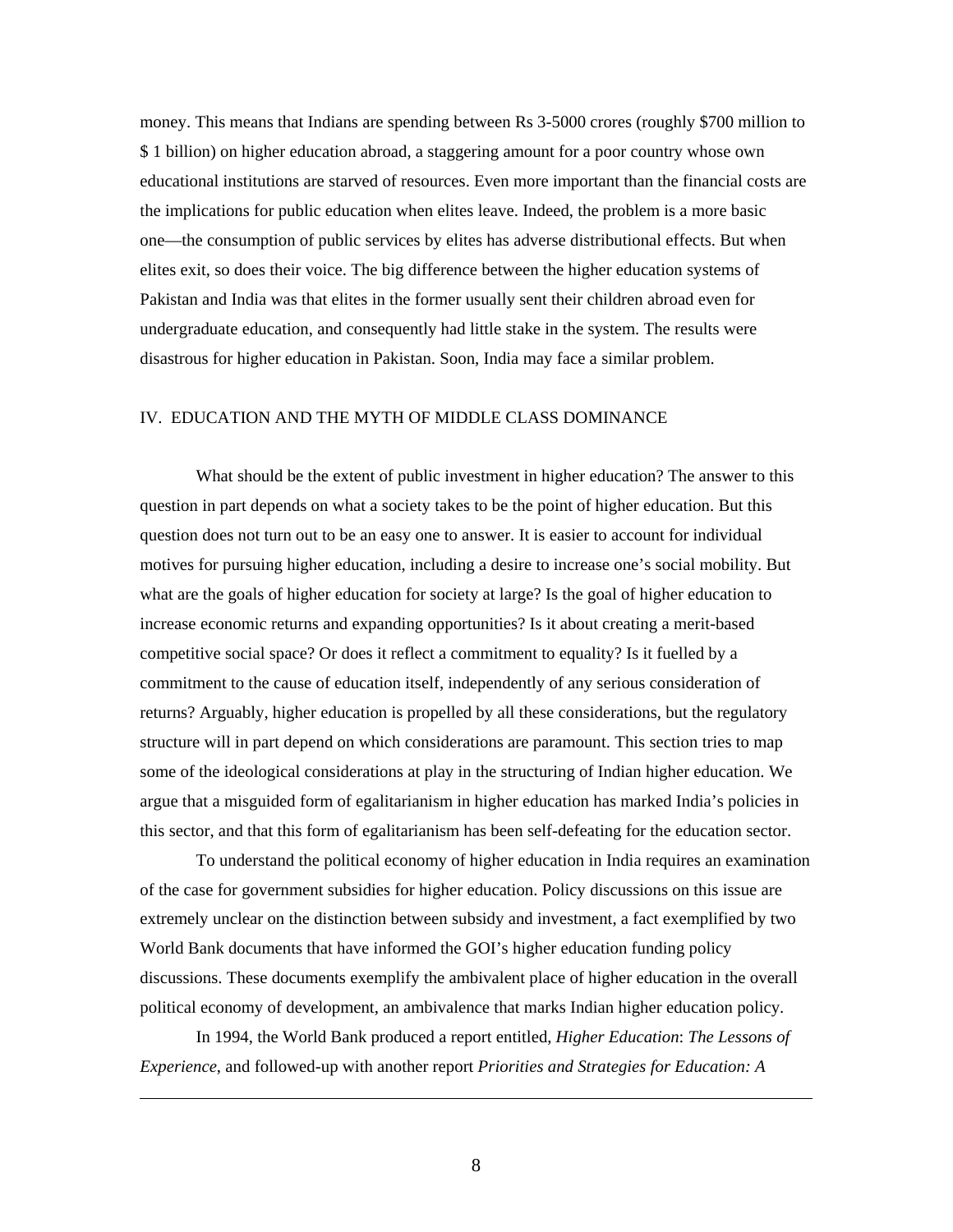*World Bank Review* in 1995. The 1994 report emanates confusion, obfuscation, and a general uncertainty about its subject matter, and ultimately stresses that higher education should not have much priority in development strategies. To quote:

Indeed, it is arguable that higher education should *not* have highest priority claim on incremental public resources available for education in many developing countries, especially those that have not yet achieved adequate access, equity and quality at the primary and secondary levels. This is because of the priority these countries attach to achieving universal literacy; *because the social rates of return in investments in primary and secondary education usually exceed the rates of return on higher education* and because investment in basic education can improve equity because it tends to reduce inequalities. (World Bank, 1994, p.3)

Ironically, the executive summary of the same document reads:

Higher education is of *paramount* importance for social and economic development. Institutions of higher education have the main responsibility for equipping individuals with advanced knowledge and skills required for positions of responsibility….estimated *social rates of return of ten percent or more in many developing countries also indicates that investments in higher education contributed to increase in labor productivity and to higher long term economic growth essential for poverty alleviation*. (World Bank, 1994, p.1)

There is a substantial technical literature debate on the social rates of return on investment in higher education, which is not our concern here. The manner in which this debate was carried out in India provides a window into the political economy of higher education. The allegedly low social rates of return on higher education were frequently deployed during 1990s to reallocate public expenditure away from higher education. It has become commonplace to argue that India was anomalous in the emphasis it placed in higher education at the expense of elementary and secondary education. While the unconscionable neglect of primary education has distorted India's social policy, it is difficult to make a case that this is because of an overemphasis on higher education. India's gross enrollment ratios in higher education are still relatively low (around 7 percent) and, as the Table 6 shows, for much of the 90s, the expenditure on higher education as a percentage of expenditure on education remains roughly 10 percent, or in the 0.40 percent of GDP range. These ratios hardly signal an overemphasis on higher education.

In fact, the proportion of expenditure on higher education as a percentage of total expenditure ironically declined from an average of 15 percent during the 1980ss to an average of 10 percent during the nineties. This fact calls for some explanation, for this time period coincides with a rapid expansion in enrollment in higher education. One hypothesis might claim that the fiscal discipline necessitated in the 1990s led to this decline. But this would not explain the proportional reallocation from higher education to other forms of education. Another hypothesis might claim that the government was driven by a commitment to removing subsidies and recovering user costs. But there is no evidence that this actually happened. The recovery of user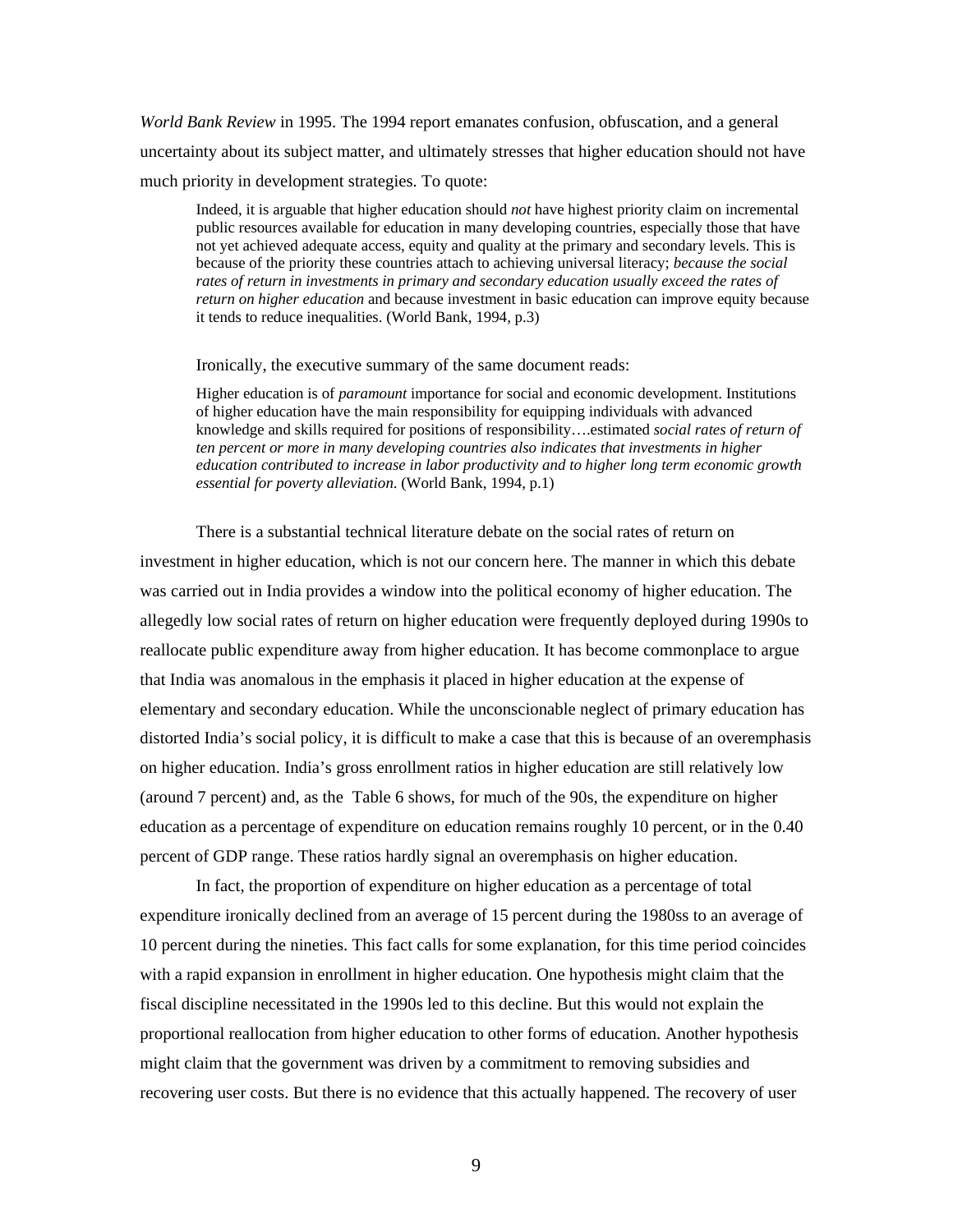costs (or costs recovered from students) remained at roughly 5 percent during the entire decade. And the Punayya Committee's recommendation that the government aim at recovering 25 percent of costs from students still has not been implemented.<sup>[9](#page-10-0)</sup> A third hypothesis might argue that the government was genuinely moving toward giving a relative priority to primary education. What this suggests, however, is that while there was great pressure on the state to expand higher education, this pressure has been largely expressed as a demand for more seats rather than as a demand for higher quality or greater expenditure. Indeed, it could be argued that the 1990s allowed the government to both expand higher education and spend proportionately less on it, because of a conjuncture of factors. First, the demand for higher quality education is muted by the secession of the best of the middle class from public institutions. If the best graduates can seek education abroad, or are reconciled to private education, there is less pressure to reform quality. Second, insofar as there is pressure to have good quality institutions of higher education, this pressure is expressed in the form of a desire to attend prestige institutions (IIT's and IIM's) rather than in a pressure for enhancing the median quality of education. Third, this proportionate decline also paralleled the biggest expansion of affirmative action ("reservations') in higher education. Is this merely a coincidence?

Inspired by the same World Bank documents mentioned above, the Department of Economic Affairs, in its 1997 discussion paper, *Government Subsidies in India* (GOI, 1997), argued for a reduction of subsidies to higher education. It claimed that education beyond the elementary level is a "non-merit" service, because the benefits of the subsidy accrue primarily to the recipients. It argues that the private rates of return are greater than social rates of return in higher education; hence, subsidies should be phased out.

One of the assumptions of this paper was that "most subsidies to higher education accrue predominantly to the better of sections of society." This argument has been frequently deployed and has become a staple criticism of government subsidies to higher education. And it has been used to explain the contours of India's Higher Education Policy. But this argument has to be taken with a grain of salt. For one thing, there is absolutely no doubt that marginalized groups have been given much greater access to education as a result of government subsidies. The ratio of male to female students in higher education dropped from 8.29:1 in the 1950s to almost 1.5:1 by the late eighties and is continuing to drop. All the evidence from studies of primary and

<span id="page-10-0"></span><sup>&</sup>lt;sup>9</sup> The target of recovering twenty five percent through fees was probably arrived at by looking at the East Asian Example: South Korea has gross enrollment ratios in Higher education of 47 percent and recovers 23 percent of its expenditure as fees; Indonesia has an enrolment ratio of 11 percent and a recovery of 25 percent; Malaysia has an enrollment comparable to India's of around 8 percent and like India recovers only 6 percent in fees.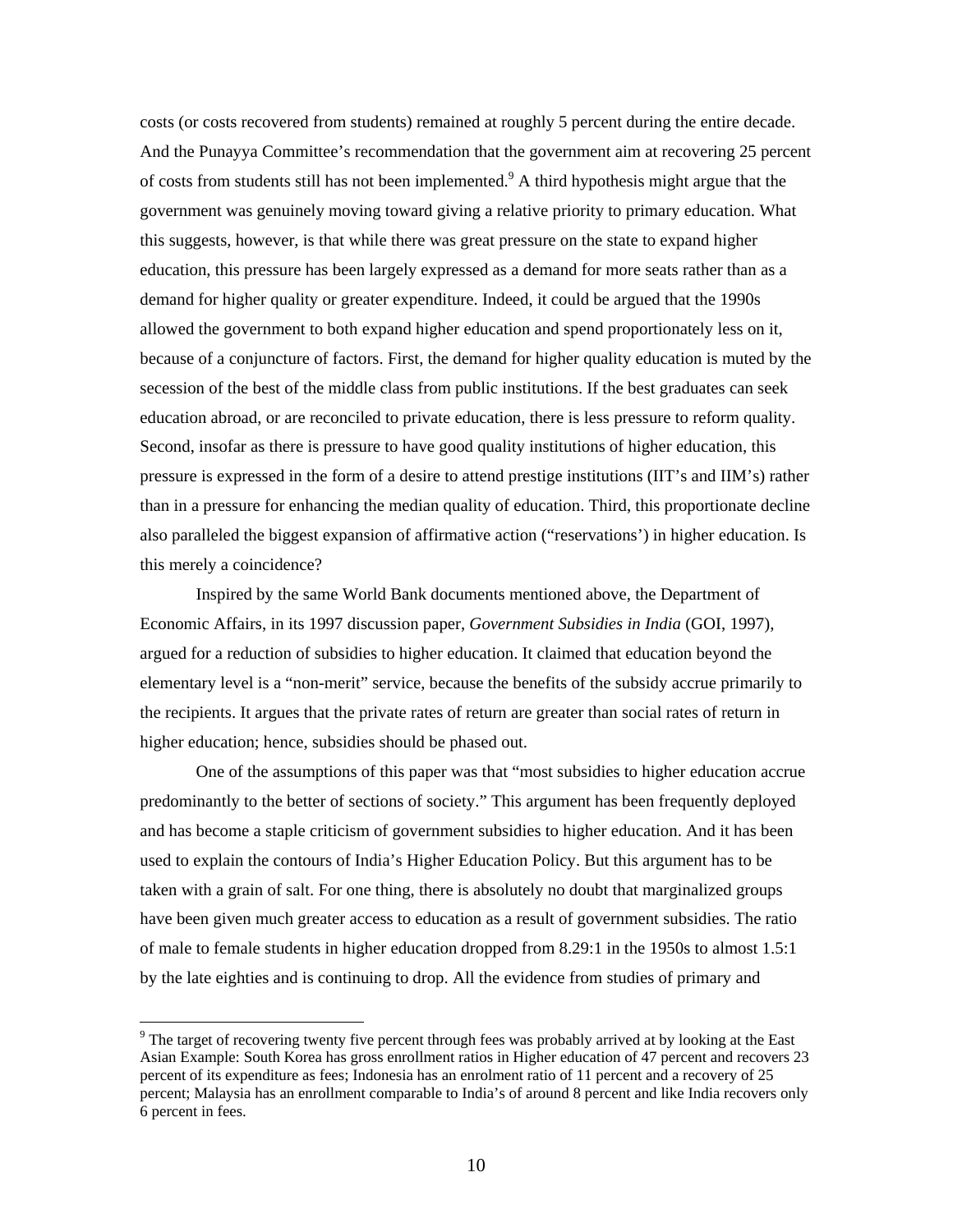secondary education suggest that the place where parents discriminate most against a female child is in the preference for public versus private expenditure. Parents are more likely to incur private expenditure for sons than daughters. If this is the case, it is difficult to imagine these ratios dropping in the absence of public subsidies.

Another piece of evidence against the proposition that education subsidies go largely to the privileged is the increase in enrolment of India's most marginalized social groups, namely (Scheduled Castes (SC) and Scheduled Tribes (ST): the ratio of general to SC/ST students in professional education has dropped from almost 12:1 in the late fifties to 8:1 during the late eighties. There is no reliable study on this, but there is strong suggestive evidence to show that the proportion of first generation graduates in universities has been rising dramatically in both state and, to a slightly lesser degree, Central Universities. If one uses the fact that at least one parent was a graduate as a proxy for privilege, then the dramatic increase in proportion of first generation graduates belies the claim that state expenditure only subsidies the privileged.

Global patterns of funding clearly show that higher education remains very much a state dominated sector. In OECD countries such as Denmark and Holland, public funding provides 98 percent of the resources in this sector; the figure is almost 90 percent for Canada. Even in the United States, the figure is as high as 78 percent. There is absolutely no doubt (the Bank's rhetoric on social returns notwithstanding) that the public sector has a preeminent role to play in higher education.

This paper argues that the political economy of higher education would defy any easy explanation. Despite much talk about consideration of social returns on higher education, such rational calculations have rarely figured in the formulation of policy. The discussion of the "social returns" to higher education in almost all the relevant policy documents or committees has been nothing more than a passing gesture. This is not entirely surprising because the debate on the precise returns of different forms of education remains vague. Indeed, it is difficult to find evidence that the formulation of educational policy, at the level of the state, has been consciously responsive to changing market needs or expected returns. Indeed, as we shall give evidence below, the state has often done its best to stymie market responsiveness of higher education.

 It used to be argued that higher education policy was driven by the needs of the middle class and reflected their dominance in the state. There is some truth to this explanation, but in its simple form it verges almost on a tautology. Because higher education almost by definition creates a middle class, any investment in this area is automatically seen as evidence of capture by the middle class. On what will higher education concentrate if not on either benefiting or creating a middle class? Our sense is that the story of the middle class relationship to higher education

11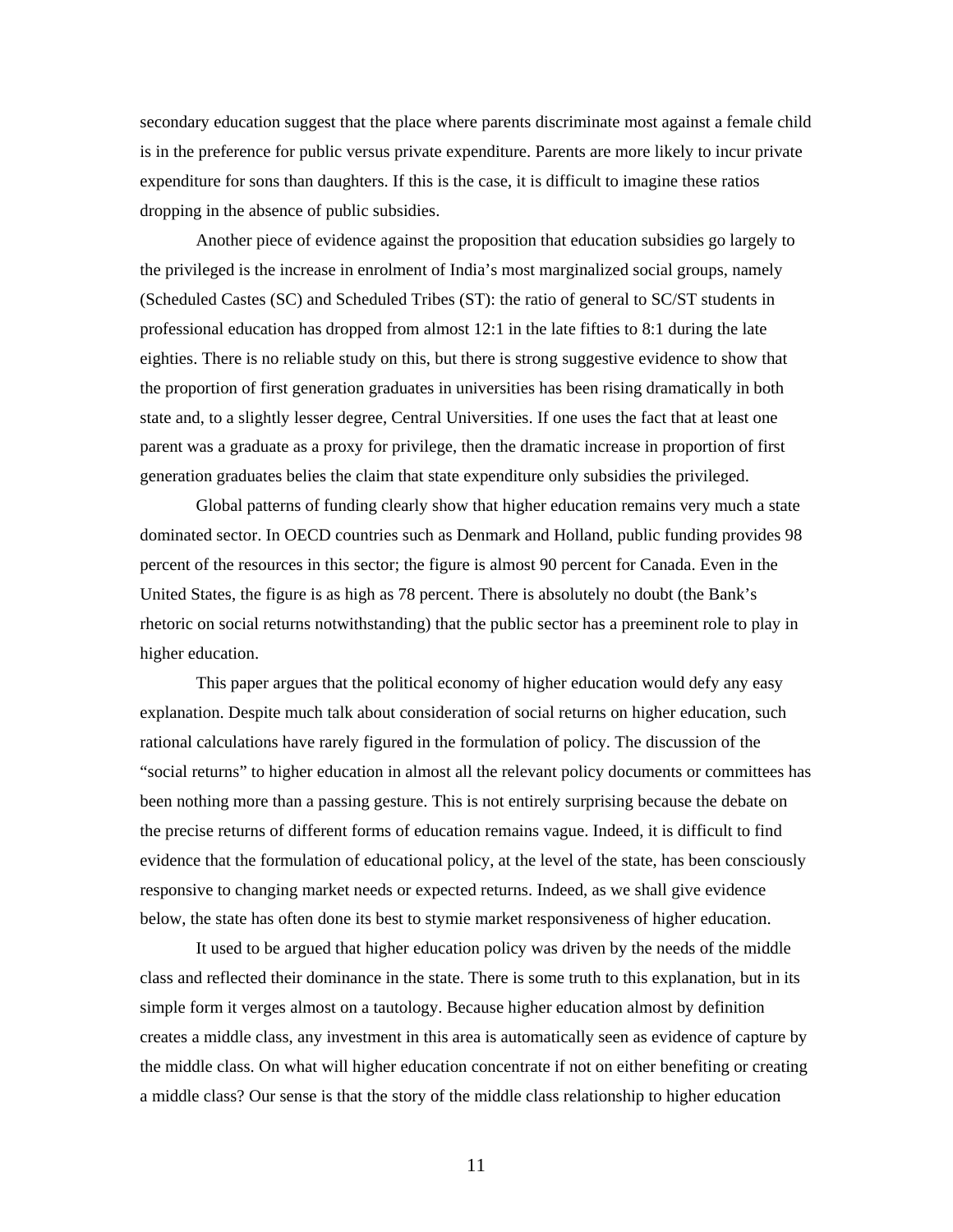policy is somewhat more complex and paradoxical. On the one hand, the middle classes clearly have been a powerful lobby in maintaining lower fees and lower recouping of costs by the state. The middle classes have as much of a stake in preventing a regime where higher fees are collected as newly aspiring entrants do. On the other hand, the middle class de facto is paying higher costs for education. The only difference is that much of what the middle class pays will not accrue to public institutions of higher education. If there were ever a case of a class undermining its long-term interests, the relationship of the Indian middle classes to Indian higher education would be such an instance. The reasons center on three vicious circles in which Indian higher education is trapped, all of which exemplify the complicated nature of middle class's relationship to higher education.

The first such vicious circle is what we might call *the diminishing signaling effect*. As evident from Table 4, more than four-fifths of Indian students in higher education are not in professional schools like engineering or medicine. Investment in these institutions, on a per capita student basis, has been declining. In addition many of the 250 odd universities to which the bulk of the student population is affiliated have stopped performing the essential functions of a university. The primary purpose of a university is to provide a minimal signaling effect to the job market. Most observers agree that Indian universities, with a few exceptions, do not perform this signaling effect. A degree from any of these universities could mean anything in terms of quality. Anyone familiar with the Indian education scenario knows that competitive exams have virtually replaced performance at the university level as a passport to further education or jobs. University degrees serve as formal minimal requirements but little else. A tacit acknowledgement of the breakdown of signaling effects of degrees comes from the principal regulatory authority of higher education, the University Grants Commission (UGC). For instance, in order to be eligible to teach at a public university, candidates with even a PhD have to take another qualifying test; this test was introduced to remedy the fact that the candidate's PhD in and of itself did not indicate anything about her/his abilities.

Once the signaling effect of a university system breaks down, three consequences follow. First, the curriculum and pedagogy of university itself becomes less compelling. There is little incentive to take education at the college degree level seriously, because these degrees are no more than purely formal requirements. They do not signal quality. Hence, there is no compelling demand for quality improvement in the bulk of higher education.

Second, greater attention and resources will be devoted to those arenas, which now de facto perform signaling functions: entrance exams, competitive tests, etc. This has led to the creation of an almost unparalleled system of education. Since the formal institutions are

12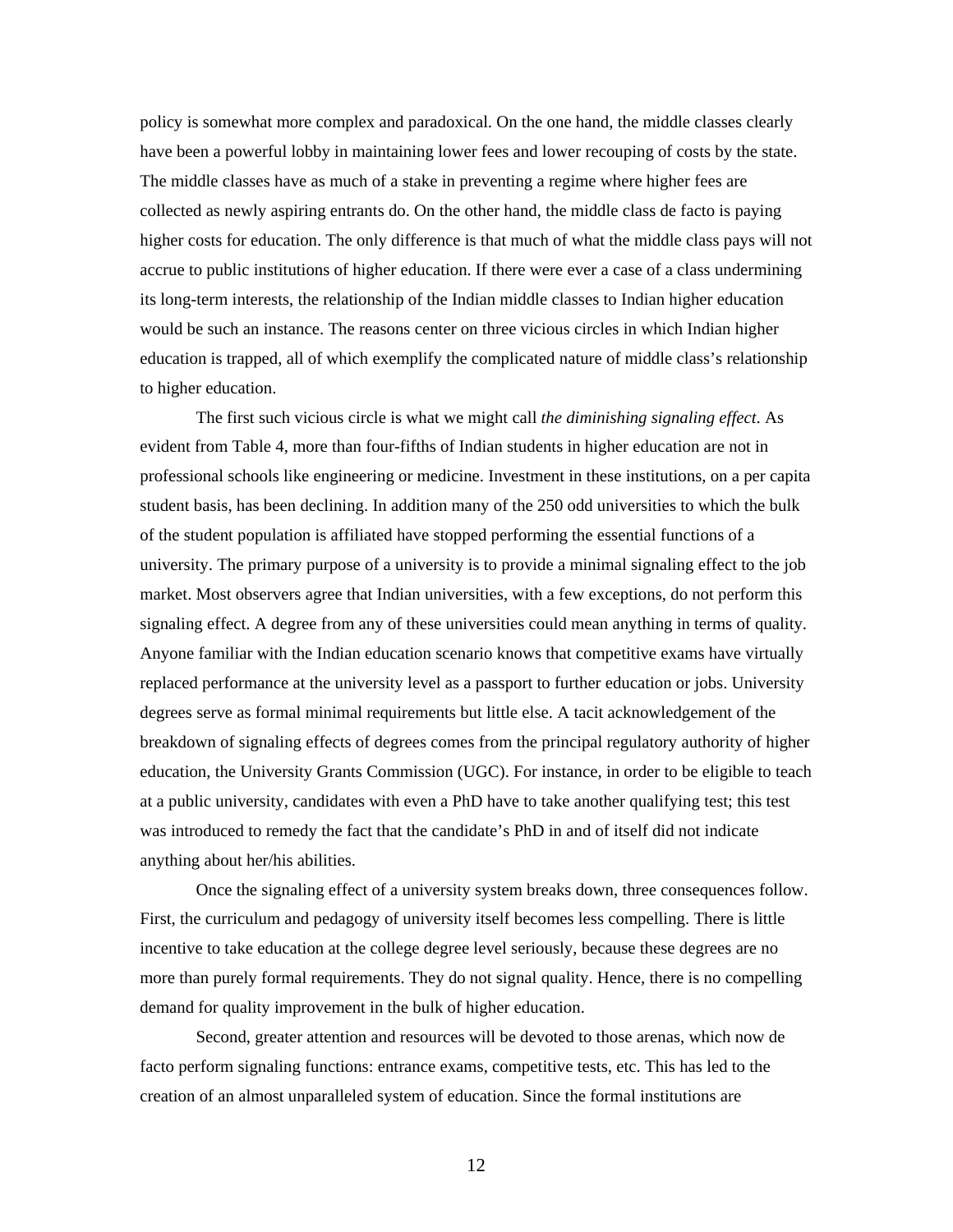disconnected from these signaling mechanisms, informal institutions such as coaching classes dominate the intellectual space. Third, there will be an attempt to secede from the system. The breakdown of the signaling system is such that Oxford Brookes University, or Deakin University, are thought to be more credible signal providers than most Indian institutions. But of equal importance is the fact that almost all of these institutions incur huge private expenditures (systematic data not available), which are largely borne by the middle class. Indeed, if the middle class were influential, one would expect that there would be great pressure and momentum to restore the credibility and signaling effects of higher education.

The second vicious circle is what might be called the *vicious circle of ideological commitment* oscillating between half-baked socialism and half-baked capitalism, with the benefits of neither. In some ways it is best exemplified by the fact officially there is an enormous reluctance to see education as an industry or business. Officially, as per the Supreme Court's mandates in cases ranging from the Unnikrishnan case to the recent Minorities Institution case (discussed further in the next section), education can still not be a "for profit enterprise", though the Court will allow institutions to deduct "reasonable operating and other capital expenses." Second, the Courts have been very strict about merit-based admissions (except in cases of affirmative action). In public institutions the Court has come down severely on discretionary power of institutions in admissions policies. In the case of "private" institutions the situation remains murky, but the Court has tried a compromise formula whereby half the seats are reserved for pure merit and half based on the ability to pay. The details of regulatory control over education are complex but a couple of points stand out quite starkly.

First, there was a severe prohibition on public institutions mobilizing private resources in any form—higher fees, licensing arrangements, or philanthropy. While some of these regulations have been relaxed somewhat—we discuss them in the part of the paper concerned with philanthropy in the political economy of higher education—the net result was that a vast pool of private resources available could not be mobilized for the public institutions. Although it seems only fair that no one ought to be able to "buy" his or her place into an institution of education, from another angle this prohibition seems almost perverse. For it has the consequence of saying, "If you have money, you can spend it on education abroad, you can come to a private arrangement, or even waste it on any form of consumption, but the one thing you will not be allowed to do is to spend it at public institutions or on getting an education in India." In effect, ideological commitment to some principle of equality has effectively precluded the state from mobilizing the vast reservoirs of private money available for higher education. In a context where the sum total of private expenditures considerably exceeds expenditures by the state, this policy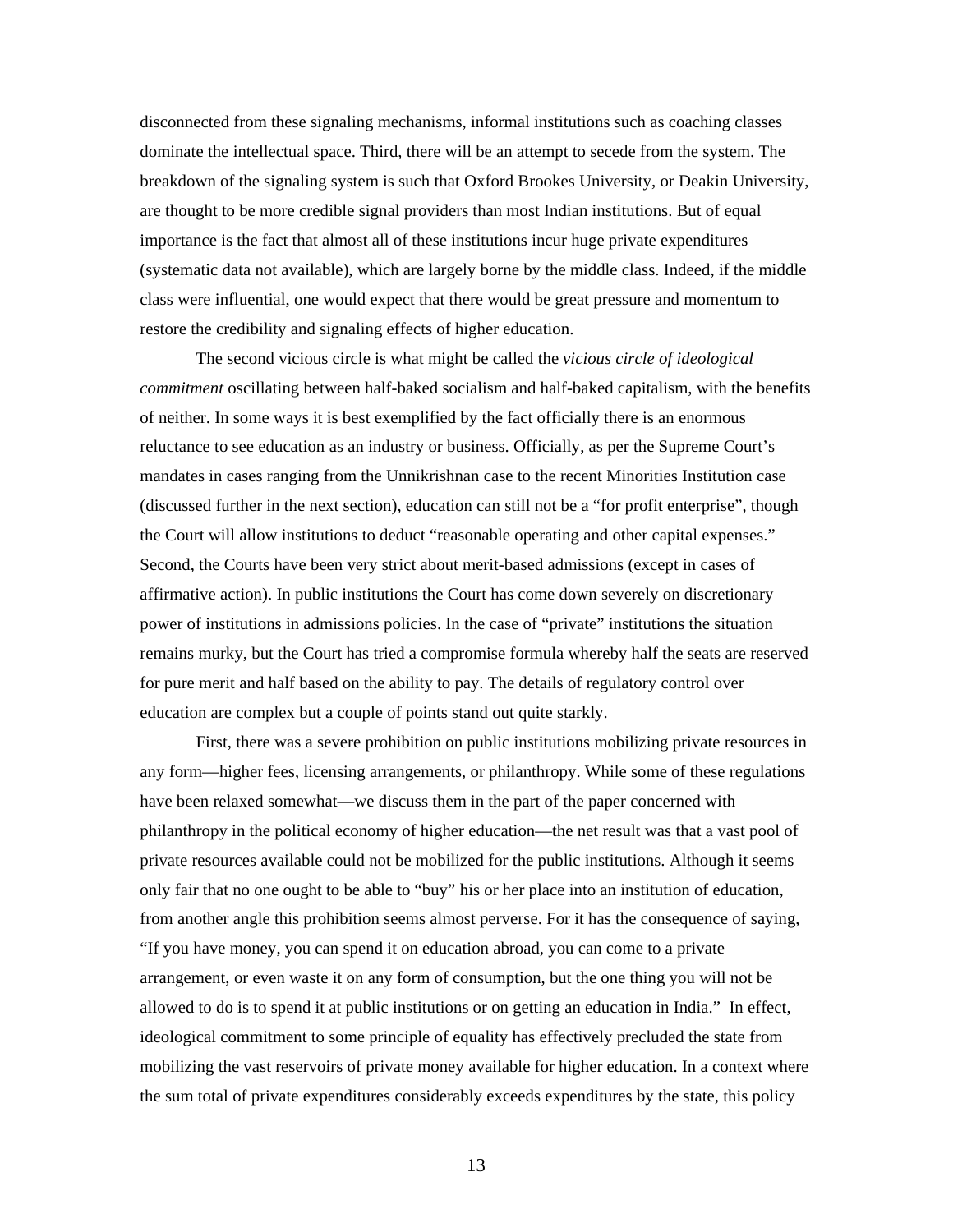needs to be rethought. One would have thought that it would be in the interest of both the middle classes and newly rising social groups to find ways to access these resources. But the ideological commitments have precluded such a mobilization. But because these funds have not been mobilized the system of education deteriorates which, in turn, necessitates even higher private spending by the very classes that the egalitarian system was meant to protect.

Second, there has been a proliferation of private institutions, but largely in the area of professional education. But again, the pattern of this expansion suggests that the middle class had very little influence on this policy. The rapid expansion of capitation fees colleges came about as a result not of great middle class pressure or demand, but rather the entrepreneurial activities of politicians.<sup>[10](#page-14-0)</sup> While there is no systematic data on this trend, there is little doubt that a majority of these institutions have been supported or made possible by the direct involvement of politicians. In fact, we would argue that the growth of private colleges, while it helps relieve the pressure on public institutions, is not simply a rational response to expanding demand but an opportunity to collect rents. This explains a couple of features of the rapid expansion of private colleges. First, all of these, in principle at least, come under the same panoply of regulations as state colleges. For instance, unless an institution is declared a deemed university (there are only sixty such institutions), the formal degree that is granted through these colleges is actually given by one of the existing state universities. The result is that there is virtually no pedagogical innovation or excellence associated with private institutions, because they are all determined by roughly the same curricular guidelines and rubrics as public institutions. Rarely—except perhaps in the case of management institutions—are these institutions driven by a sense of creating a market niche. Indeed, contrary to expectations given the great middle class demand for education, it has not been a pressure group behind the deregulation of the education sector as a whole. The result is that Indian higher education is in a regulatory environment where the private sector will not be deregulated, FDI will not be permitted (even "closed" China permits more FDI in education), the state sector is strapped for resources because of the government's fiscal constraints, and public education cannot mobilize higher funds because of ideological commitments. It is something of a mystery (other than problems of collective action) why the middle class has not been more active in breaking this deadlock in line with its interests.

There is an inherent tension in the ideology of the Indian state towards higher education. This tension can be described as follows. On the one hand education was going to be a means

<span id="page-14-0"></span><sup>&</sup>lt;sup>10</sup> An example is Praful Patel, son of tobacoo tycoon Manoharbhai Patel in Maharashtra. Currently civil aviation minister, he was the Nationalist Congress Party's spokesman and Sharad Pawar's closest confidant. He also runs his family's educational trust, the Gondia Educational Society, which is like a mini university with 70 schools and 12 colleges offering courses in arts, commerce, science and law.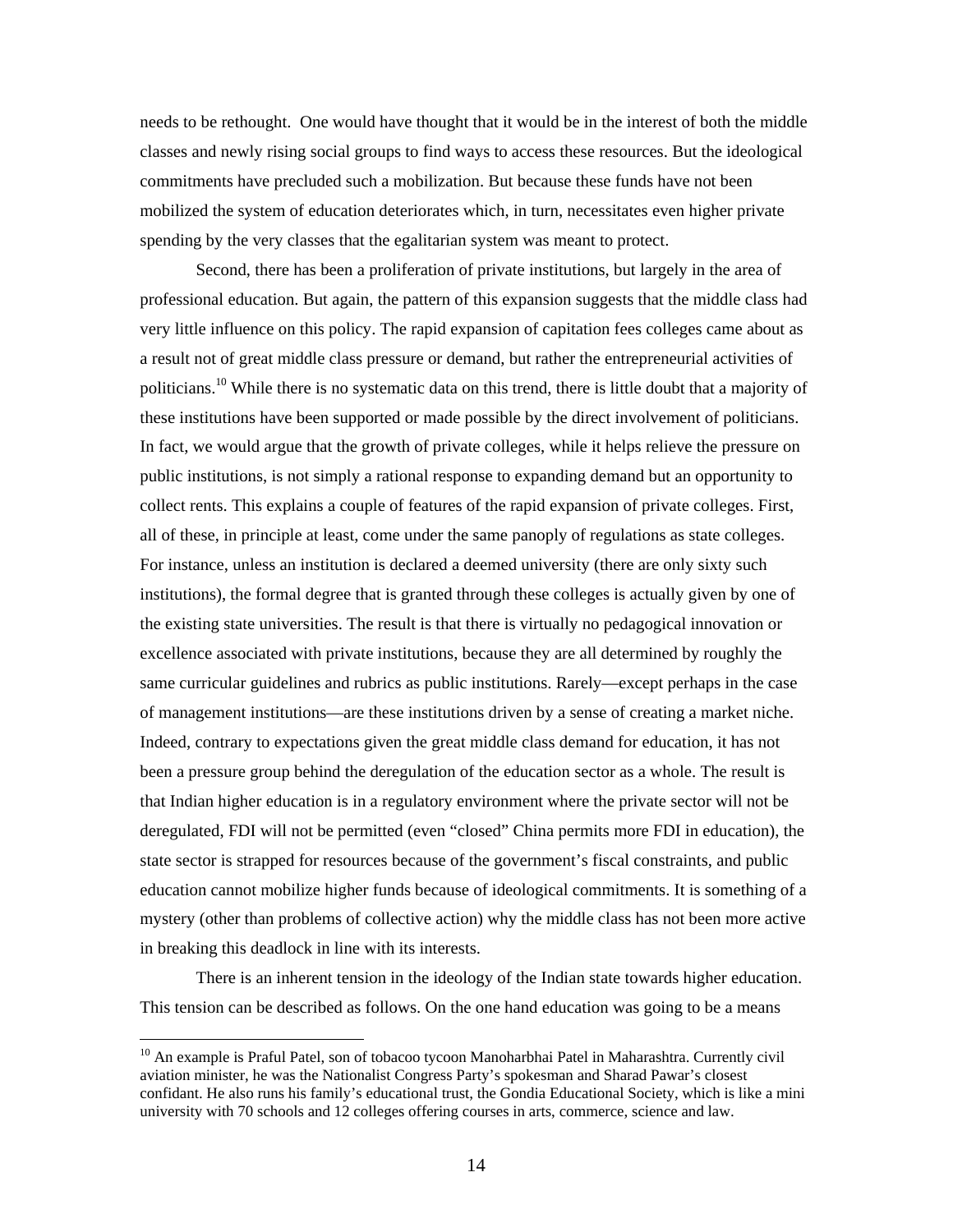towards creating social mobility and equality of opportunity. But to create the conditions under which the education system can effectively serve these purposes requires a vast mobilization and commitment of resources. Since the state could effectively not do that, it interpreted equality of opportunity in almost a formalistic, even formulaic manner, where any difference or distinction was thought to be inimical to these goals. The state used to the education system to *express* these commitments by insisting that there be no differentiation of fees, or even substantial differentiation of curriculum across two hundred and fifty odd universities. Indeed, the crisis of standards that afflicts Indian universities is in part sustained by an ideological commitment to the myth that education should not be made into an arena of difference. This aspiration is, in principle flawed, because higher education is, amongst other things, about creating distinction and excellence. It is true that the mandate of the state ought to be to enhance the median level of skills amongst citizens; but it is hard to imagine a robust system of higher education that does not perform the function of distinguishing the skills and qualities of its students. The suspicion of excellence in Indian higher education was a result of this commitment, and was in part instrumental for destroying its signaling functions. Normally, the middle class is supposed to have a great commitment in a system where degrees provide signaling functions. The emphasis on leveling rather than distinction is perhaps another indication of the weakness of middle class hold on education.

The third vicious circle follows from the previous two and might be called the *circle of statism*. One of the implications of the above argument is that higher education policy is being driven, less by a clear ideological vision or class interest than by the state's own interest (or perhaps its own ideological whims). Indeed, the surprising constancy in education policy and expenditures across time periods reinforces the argument that this arena is not susceptible to an overtly demand-driven calculus. Much of what goes in the name of education policy is a product of the one overriding commitment of the education bureaucracy, namely state control in as many ways as possible. State control can take various forms: direct regulatory control, where the setting up of an institution requires a whole set of clearances or is required to conform to a set of norms set by state bodies. Arguably, the one sector where *dirigisme* has increased rather than decreased is higher education. We are not just referring to ideological battles over the curriculum in history, but the many ways in which state bodies have sought to increase administrative control over institutions of higher education, through a web of regulations. In a way, the ideological commitments mentioned above neatly dovetail into the ideology of state control (competition equals distinction, which is antithetical to leveling; deregulation would allow monetary considerations some place in the system and that would be intolerable). The incentives for

15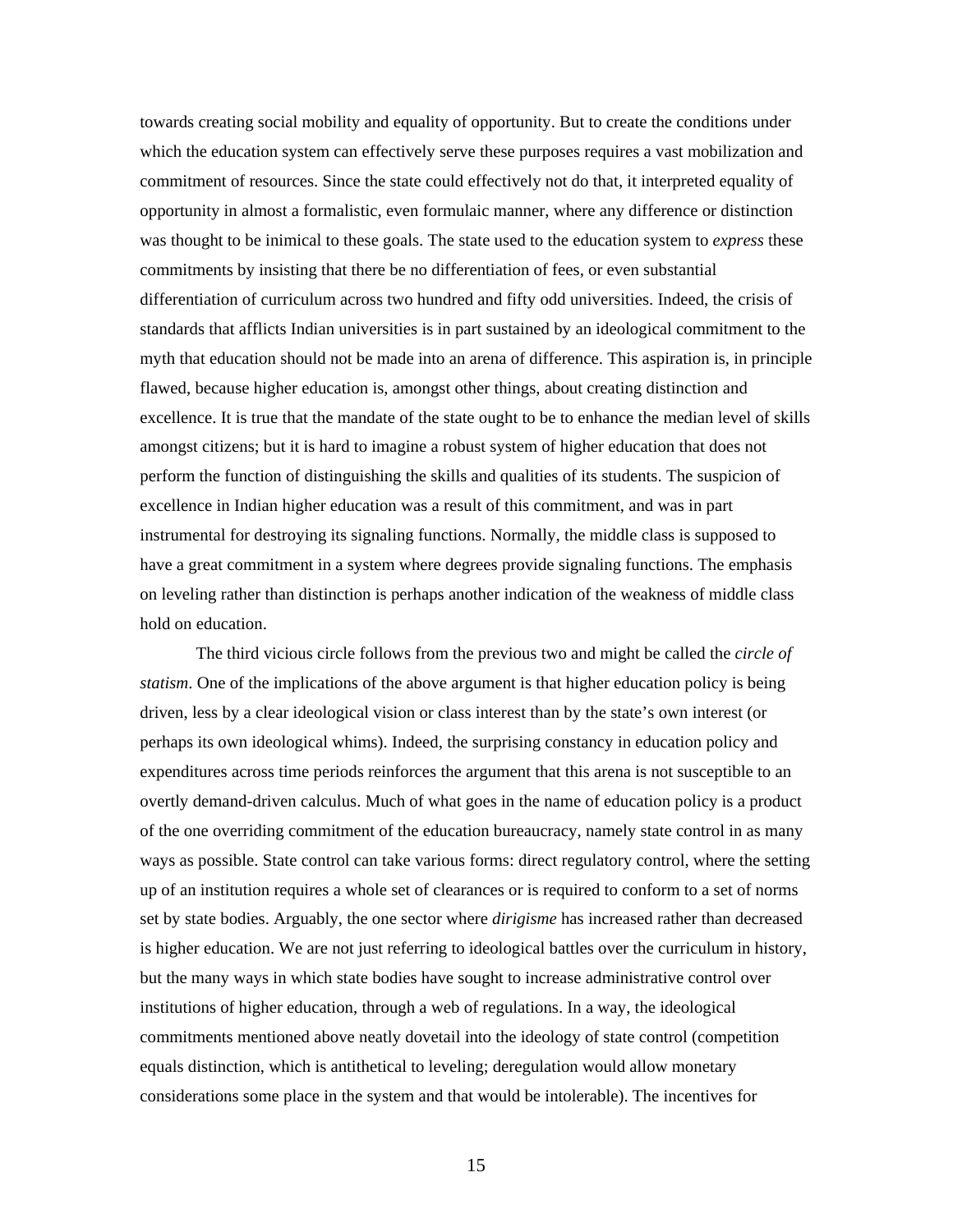increasing state control come from two directions. Over the course of the 1970s and 1980s, politicians acquired a great vested interest in the affairs of universities, seeing them as possible sites for not just political recruitment, but expanding patronage. The direct interference of the state has implied that in most states, universities have become appendages of government offices.

To more precisely illustrate what we are referring to, we turn to two examples. In 1999, the GOI issued a circular requiring all appointments of the level of joint secretary and above to be cleared by the ACC (Appointments Committee of the Cabinet). The government then argued that since the rank and pay scale of professors was equivalent to those of the joint secretary, India's most prestigious medical college, All India Institute of Medical Sciences (AIIMS), did not have the power to appoint professors. To the anomaly of bureaucrats and politicians deciding who was good enough to be a professor at AIIMS was the reality that there were huge delays inherent in the procedure—the ACC was just one of many tasks a cabinet charged with running the government of a billion people has to do, and appointments of AIIMS professors was just one of hundreds of appointments it has chosen to control. The policy was changed only after the AIIMS director managed to personally persuade the Prime Minister. Indeed, it became clear that the 1999 circular was in fact illegal, because the institute was created under AIIMS Act 1956, which provided that only the director would have to be appointed with the ACC's clearance, while all other appointments would be made by the Institute Body, which is, in effect, the board of governors of AIIMS. Exercising its newfound autonomy, AIIMS appointed over 50 professors on March 11, the very day it received the authorization from the Government.<sup>11</sup>

West Bengal, the state most associated with an intellectual ethos has also witnessed a flight of talent that is unprecedented (other than perhaps from Bihar). It is a testament to the degree of political control of higher education by the ruling party in that state, and reflects what is happening elsewhere. Banerjee et al. (2002), put the onus on the

trend in the last two decades towards excessive egalitarianism and politicisation in education. To begin with, the process of hiring of teachers is hopelessly politicised. After that, unconditional job security, use of criteria unrelated to merit such as political connections and seniority in promotions and transfers imply that teachers have no accountability. The government owns or funds most institutions of higher education and so it can get away with whatever it wants – just look at the sorry states that Presidency College and Calcutta University find themselves in today, in contrast to their past glory.<sup>[12](#page-16-1)</sup>

<span id="page-16-0"></span><sup>&</sup>lt;sup>11</sup> Manoj Mitta, "AIIMS is now free to appoint its profs," *Indian Express*, April 4, 2004

<span id="page-16-1"></span><sup>&</sup>lt;sup>12</sup> Abhijit Banerjee, Pranab Bardhan, Kaushik Basu, Mrinal Datta Chaudhuri, Maitreesh Ghatak, Ashok Sanjay Guha, Mukul Majumdar, Dilip Mookherjee and Debraj Ray, "Strategy for Economic Reform in West Bengal," *Economic and Political Weekly*, October 12, 2002.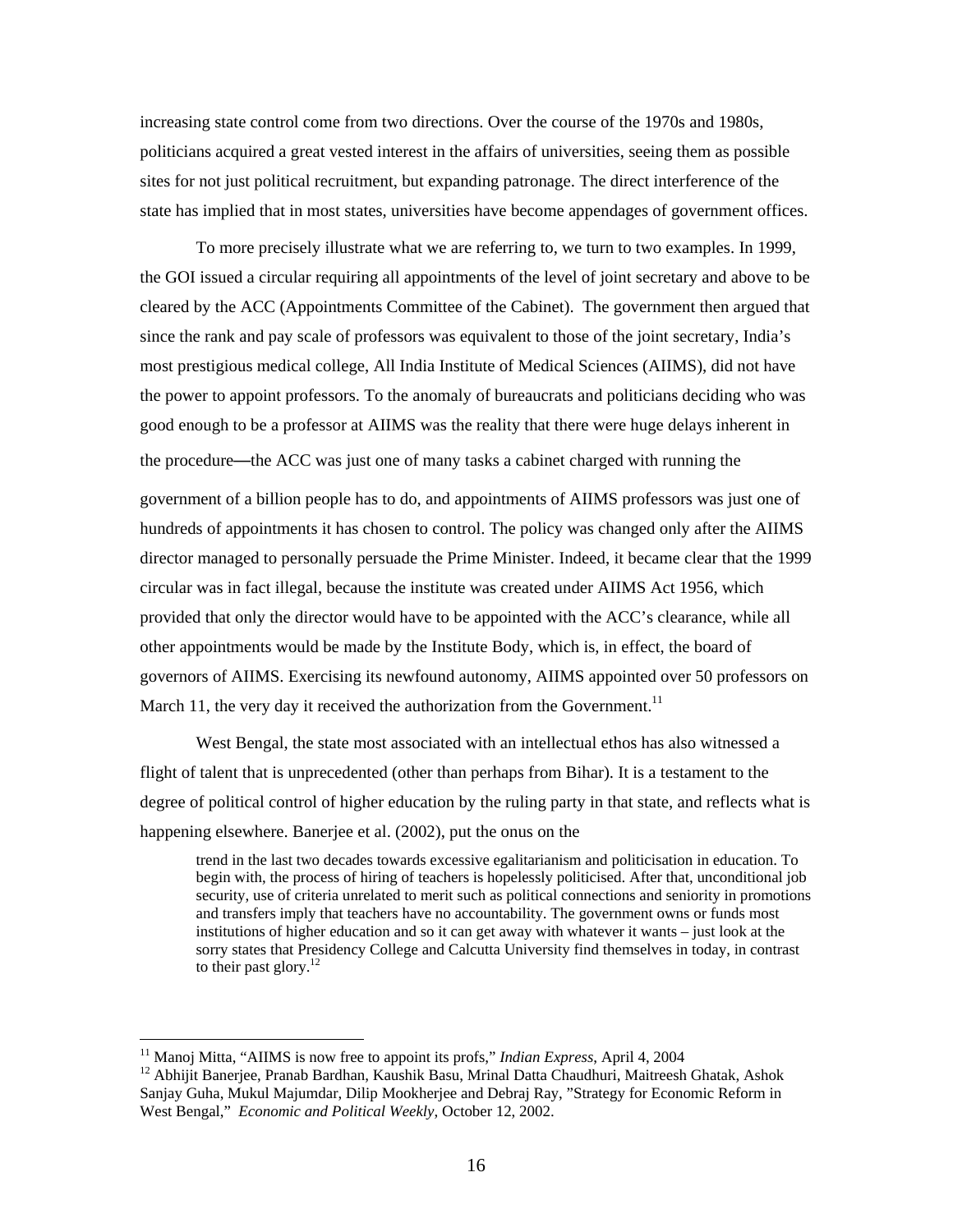In both examples, talented individuals have taken the path that is relatively easy for them, which is to move. Over the long run, an adverse selection effect has meant that the universities themselves have played a large role in the abdication of university autonomy and professionalism. The reasons for this are complex, but they arise in part from incentives that are internal to the functioning of the university itself. The enemy of the academy has not been an evil state, but the opportunism and supine attitude of boards of trustees and university administrators.

One of the striking features of university expenditure is that most of it goes to salaries; in some instances this is almost as high as 95 percent of total expenditure. The result is, to put it mildly, very poor infrastructure and intense competition for scarce resources resulting in higher politicization. The second feature leading to a dramatic politicization of university life was the introduction of the so called "promotion schemes" during the late seventies. Under this scheme university promotions were considered analogous to civil-service promotions, in that one ought to be entitled to promotion if one had demonstrated minimal competence. In principle, this scheme had all kinds of review mechanisms built into it, but it essentially resulted in two things. It enabled lots of academically less serious professionals to rise to the top to positions of responsibility; and decreased the mobility of individuals who were seeking promotions across universities. In some ways, this scheme did most damage, not by removing incentives for performance (it could, in principle have attracted more talent to universities), but by ensuring that non-academically oriented administrators got the upper hand in university administration. There is some argument over whether this scheme was a response to real pressure from the teaching community or a preemptive attempt by the state to buy them off as it were. But the net result is that the clout of the teaching community is considerable. It does not take the form of formulating policy (teachers unions do not have that sense of corporate identity), but as a powerful lobby that has resisted attempts at change and reform in the education system. One striking feature is that of the ten universities we surveyed, it was almost always teachers who went on strike rather than students during the past decade. The point is that a nexus of state power and the entrenched educational establishment more or less governs policy in the area of education, contrary to the widely held notion of the middle class subsuming these responsibilities.

#### V. THE LEGAL CONUNDRUM

As with other aspects of India's reforms, the courts have played an important role in shaping the political economy of higher educational reforms. The courts cannot be blamed since the government and the statutory authorities have been reluctant to clean up the Augean stables.

17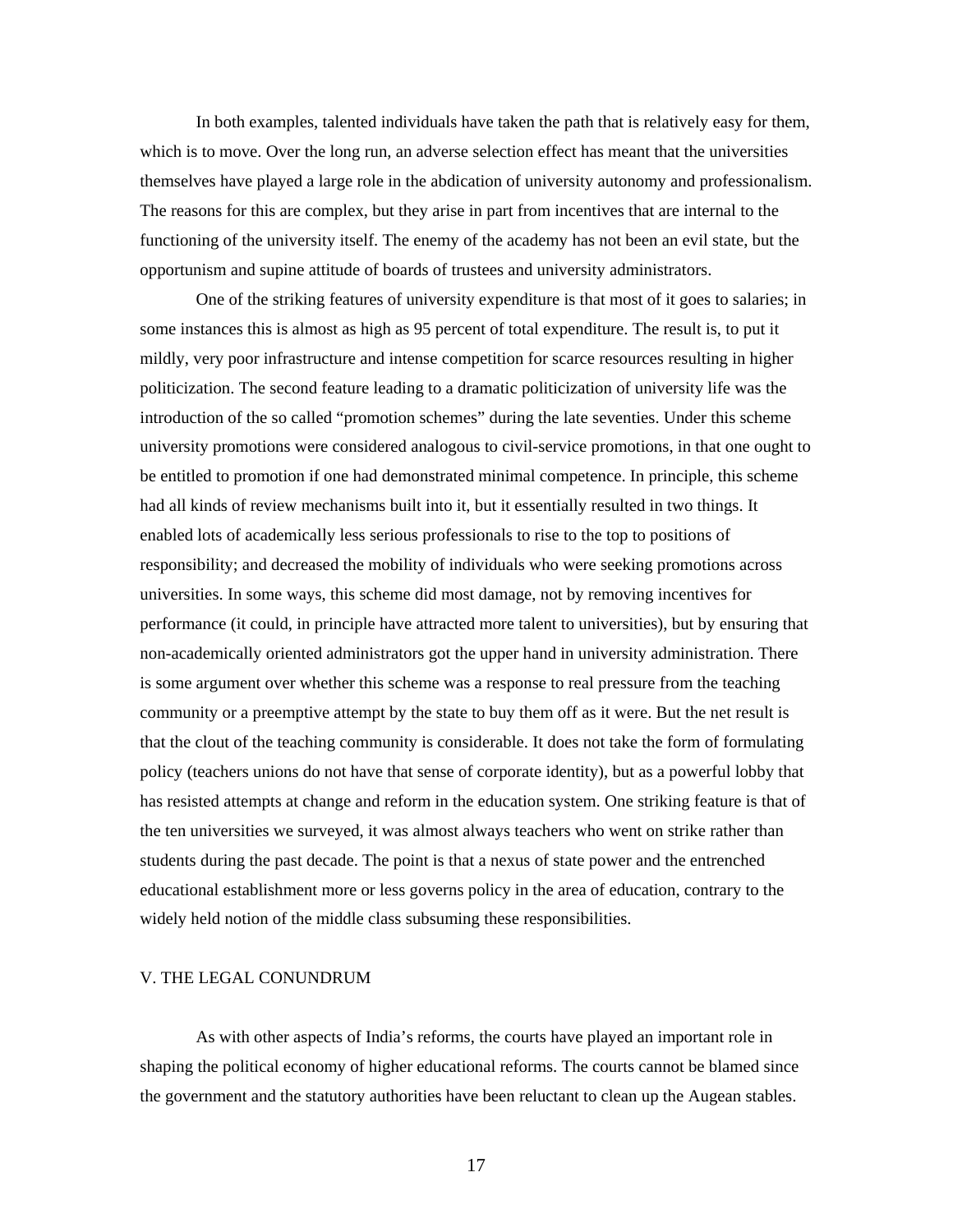They have ducked a political hot-button issue, pushing matters of policy and administrative detail to the courts. Politicians and bureaucrats find it more convenient to pass the buck to the judiciary, and they can now conveniently point fingers at the judiciary, accordingly blaming it for misplaced activism. In the process, there has been a distinct shift in the Supreme Court's stance in the past decade, from an undisguised suspicion of the private sector, to a grudging acceptance of the emerging reality. But in some ways, the Court's intervention in this matter is a classic example of what we might call non-consequential analysis. Both in the phase when it was hostile to private enterprise in education, and in its grudging acceptance, its primary response does not center on what will enable the education system to respond to demands. Rather, it has uneasily and often confusingly attempted to reconcile disparate principles.

In 1992, the Supreme Court, in its judgment in *St. Stephens* v. *University of Delhi* ruled that "educational institutions are not business houses; they do not generate wealth." In 1993, in the landmark *Unni Krishnan* v. *Andhra Pradesh*, the court reviewed the state's right to interfere in the admission policy and the fee structure of private professional institutions. It held that education, being a fundamental right, could not be the object of profit-seeking activity. On this ground, the Court sought to regulate the activities of what came to be known as capitation fees colleges that charged students high fees to recover costs. In the view of the Courts, the government would continue to have jurisdiction over these colleges in two respects. Entrants would have to qualify under an exam common to these and all other colleges. At least 50 percent of seats in these colleges would be reserved for students who so qualified on the basis of merit, and the college would be entitled to charge only the level of fees prescribed for government institutions. Twenty-five percent of seats would be reserved for admission with merit, but the college would have discretion over the fees, while over the remaining twenty-five percent, the college would have jurisdiction with respect to both admission criteria and fees. The Supreme Court argued that all private colleges would be subject to the constraint that education cannot be the object of "profiteering" and the fee structure should be compatible with the principles of "merit and social justice alike." The judgment argued that all colleges offering professional courses would have to reserve 50 percent of the seats for candidates selected through an entrance examination conducted by the government. In its ruling, the judgment opined, "Education has never been commerce in this country. Making it one is opposed to the ethos, tradition and sense of this nation. The argument on the contrary has an unholy ring to it." If anything, this ruling only confirmed the unholy lack of clarity in the court itself. Its redressal for admissions and fees was deeply flawed and mirrored the ingrained habits of India's intellectual elites. The best of

18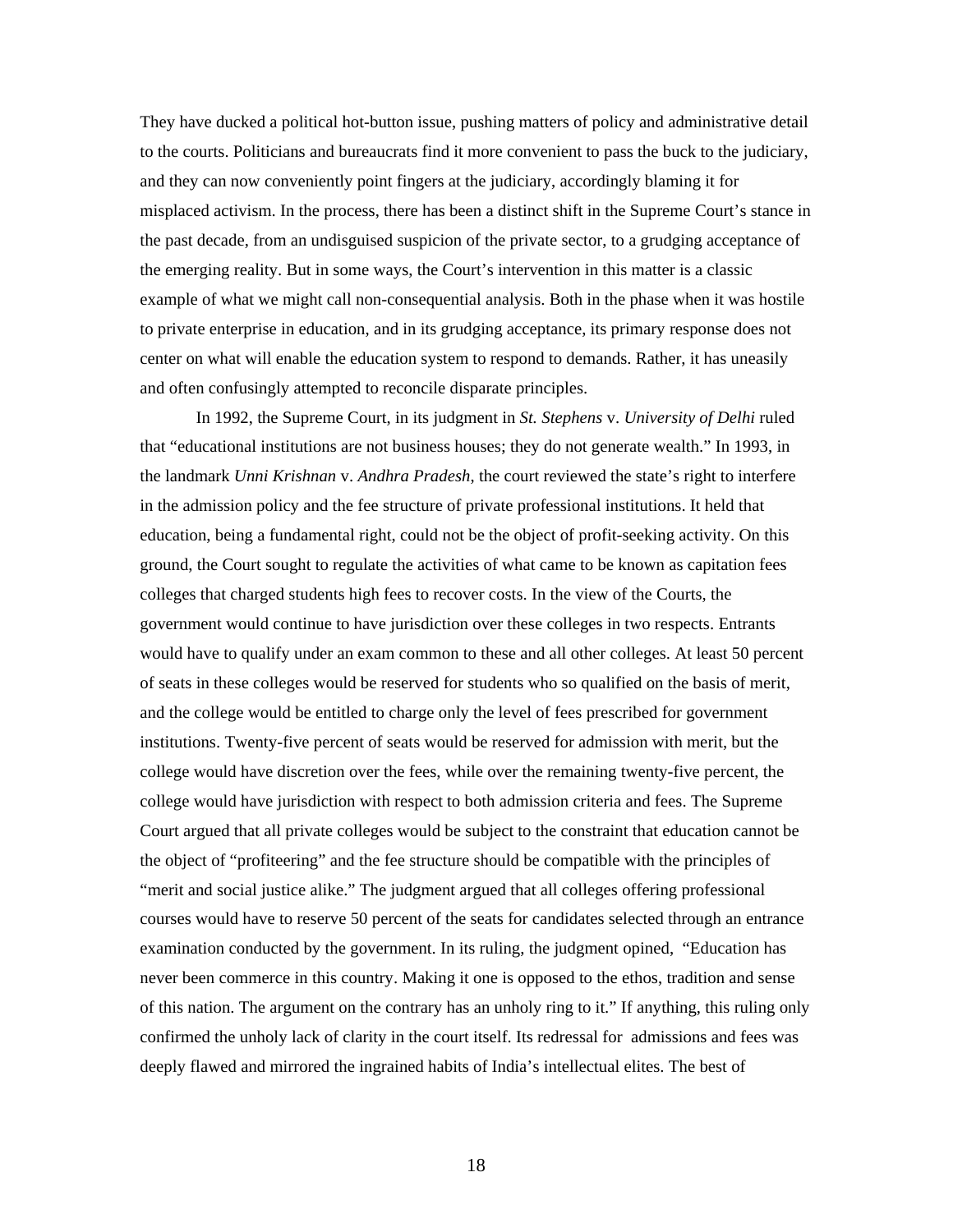intentions thus resulted in lofty sentiments that had little to do with reality or the behavioral consequences of a law.

However, given the extent to which the private sector is involved in education, is it a "service" which would allow disgruntled consumers to seek legal redress? On the one hand, students are spending large sums for education services. But since the courts think this is "unholy" (not illegal), poor service was effectively not justifiable in consumer courts and the Monopolies and Restrictive Trade Practices (MRTP) Commission refused to entertain any cases on this subject. In was not until 2003 that the MRTP Commission issued a notice of enquiry against an education institution in Delhi issuing an injunction restraining the institute from conducting such courses. $^{13}$ 

Both the MRTP commission and consumer forums were receptive to complaints against educational institutions until the early 1990s—just when private educational services began to explode. In the Holy Angels School case, the Commission held that education was not a service under the MRTP Act. Since service was defined in similar terms in the Consumer Protection Act, the view found its way to the consumer forums too, keeping out all aggrieved students and candidates. The Karnataka high court also ruled that the MRTP Act was not applicable to educational institutions, as they were not providing a "service" as defined in the Act.

The main problem has been the courts definition of "service," which covers only commercial transactions. Can education be a service, and hence a commercial transaction if, as the Supreme Court ruled, it is "unholy" to bring in commerce into educational institutions? The high courts have been divided. While the Madras and Calcutta High Court High Court held that the term service in the Consumer Protection Act excluded education from its ambit, the Kerala High Court allowed the petition of a student who had paid capitation fee. The consumer forums have been ambivalent in its attitude towards complaints against educational institutions. While state level forums have occasionally granted relief to the students the National Commission has not been receptive. Even as commercialization of education continues unabated, the state, regulatory authorities and the judiciary have become prisoners of their own rhetoric.

The court revisited its own judgment in the Unni Krishnan case soon after it was delivered, and in revising, if not reversing it, the series of judgments make apparent both the ambivalence and confusion on the issue. In 2002, a majority of an eleven-judge Constitution bench of the Supreme Court headed by Justice B. N. Kirpal in *TMA Pai Foundation vs State of* 

<span id="page-19-0"></span><sup>&</sup>lt;sup>13</sup> The case was against the "Indian Institute of Para Medical Training" which was offering diploma courses in parmedical technology without mandatory recognition from the All India Council for Technical Education.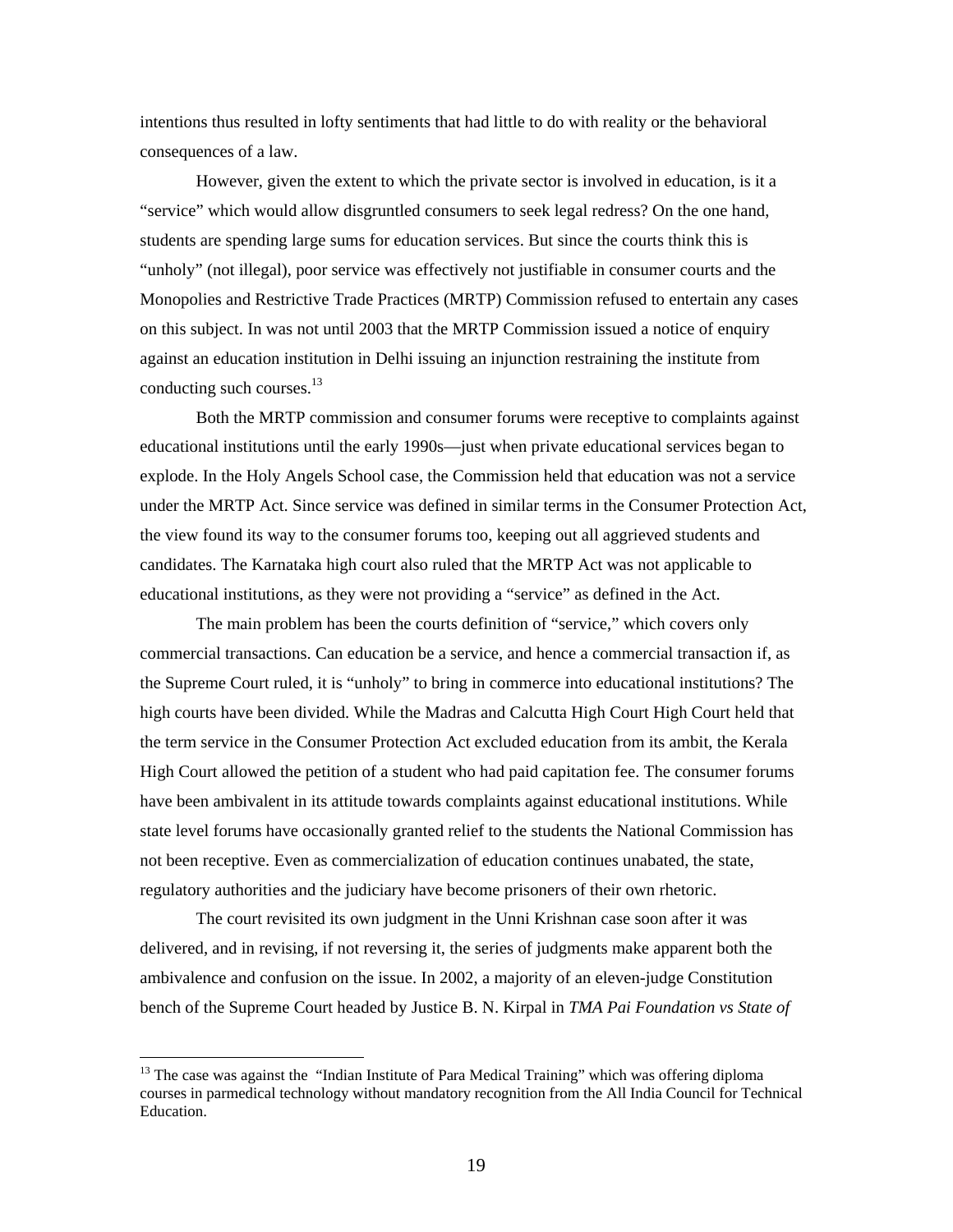*Karnataka* (popularly known as the Minorities case) ruled on whether the special educational rights given by the Constitution to religious and linguistic minorities was also applicable to members of the majority. The verdict of the review (given by Justice Kirpal) found the Unnikrishnan judgment to license interference in private professional institutions in an unreasonable manner. The Court held the scheme to be unconstitutional on two grounds: first, it violated the right of private, unaided institutions to set their own criteria of admission, etc.; second, while formally upholding "the principle that there should not be capitation fee or profiteering is correct," the Court went onto argue that "reasonable surplus to meet the cost of expansion and augmentation of facilities, does not however, amount to profiteering." The restrictions on fees and admission imposed in the Unnikrishnan case prevented the accumulation of "reasonable" surplus. In its ruling, the Court extended the freedom accorded to minority rights to all religious denominations under the broad banner of freedom of occupation. The court ruled that the freedom to pursue an occupation granted under Article  $19(g)$  gives all citizens the right to establish educational institutions of their choice. Part of the conceptual difficulty lay in defining whether education is a profession (teaching) or an 'occupation,' namely the enterprise of the setting up of an institution where teachers are hired. The decision appeared to read Article 19.1(g) of the Constitution (granting the right to carry on any occupation), with Article 26 (which grants to citizens belonging to any religious denomination or its sections the freedom to establish and maintain institutions for 'religious or charitable purposes'). The verdict highlights the essentially charitable nature of educational activity in order to assign to all religious communities the right to establish educational institutions.

The verdict had an extended discussion extolling private enterprise in education as "one of the most dynamic and fastest growing segments of post-secondary education for which 'a combination of circumstances and the inability or unwillingness of government to provide the necessary support' are responsible." This became the court's justification for restraining the state from interfering in the running of private institutions. The verdict referred to 'the logic of economics and the ideology of privatization' as having contributed to the resurgence of private higher education. It cited the 1948 Radhakrishnan Commission, which had cautioned that the exclusive control of education by the state was a recipe for 'totalitarian tyrannies' and warns against 'bureaucratic or government interference" that could undermine the independence of all private unaided institutions but left unspecified how these institutions could be held to account from exploiting students, staff and faculty.

The state says that it has no funds to establish institutions of the same level of excellence as private schools. But by curtailing the income of such private schools, it disables these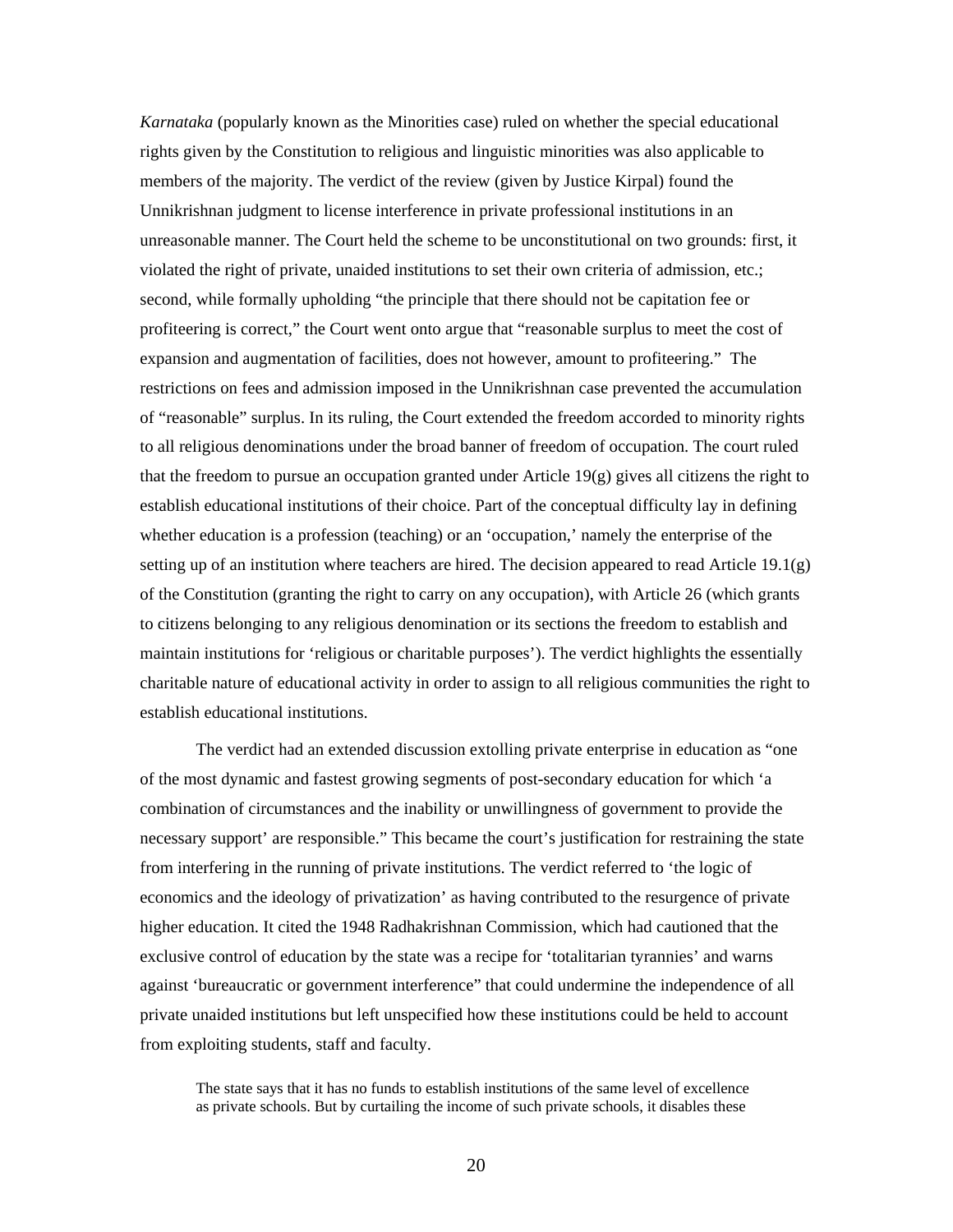schools from affording the best facilities because of a lack of funds. If this lowering of standards from excellence to a level of mediocrity is to be avoided, the state has to provide the difference, which, therefore, brings us back to a vicious circle to the original problem, viz, the lack of state funds. The only solution would appear to lie in the states not using their scanty resources to prop up institutions that are able to otherwise maintain themselves out of the fees charged, but in improving the facilities and infrastructure of state-run schools and in subsidising the fees payable by the students there. It is in the interest of the general public that more good schools are established, autonomy and nonregulation of the school administration in the right of appointment, admission of the students and the fee to be charged will ensure that more such schools are established.

This judgment had several anomalies necessitating a clarification issued by a Constitutional bench headed by Justice V. N. Khare (Islamic Academy of Education vs State of Karnataka, 2003). It deliberated on two distinct questions: first the educational rights of religious minorities in comparison to the majority; and, second, the freedom available to private, unaided institutions. On the first of these issues the five-member bench led by Justice Khare clarified that the right given by Justice Kirpal's verdict to the majority community was not on par with the right given specifically by the Constitution to religious minorities under Article 30. Justice Khare's verdict concluded:

It is unfortunate that a Constitution Bench had to be constituted for interpreting an 11 Judge Bench judgment. In judicial history of India this has been done for the first time. It is equally unfortunate that all of us cannot agree on all the points, despite the fact that the matter involves construction of a judgment. In the name of interpretation we have to some extent, however little it may be, rewritten the judgment....<sup>[14](#page-21-0)</sup>

Time and again the courts have been drawn into defining the rules for the allotment of seats in professional colleges and setting the fee structure for different categories of candidates. In 2003, in *Saurabh Chaudri* v. *Union of India*, the court had to rule on the constitutional validity of reservation, whether based on domicile or institution, in the matter of admission to post-graduate courses in government-run medical colleges. In this case, three judges of the court delivered separate judgments of their own, though they concurred in reducing the quota for super special subjects from 75 to 50 percent for in-house candidates and opened the other half to all-India candidates. Justice A. R. Lakshmanan's observations captured the chaotic state of affairs:

Every year during the admission season, several lakhs of students undergo immense suffering and harassment in seeking admission to professional courses. This is caused by uncertain policies, ambiguous procedures and inadequate information. The miseries of the students and parents are escalating year after year due to the boundless expansion in the number of professional institutions and their intake capacity, emergence of a large variety of newer disciplines and mobility of students seeking admission beyond the boundaries of their states.

<span id="page-21-0"></span><sup>&</sup>lt;sup>14</sup> A eleven judge constitution bench was required because after the 42nd Amendment, the subject of education was transferred to the Concurrent List from the State List under the Seventh Schedule of the Constitution.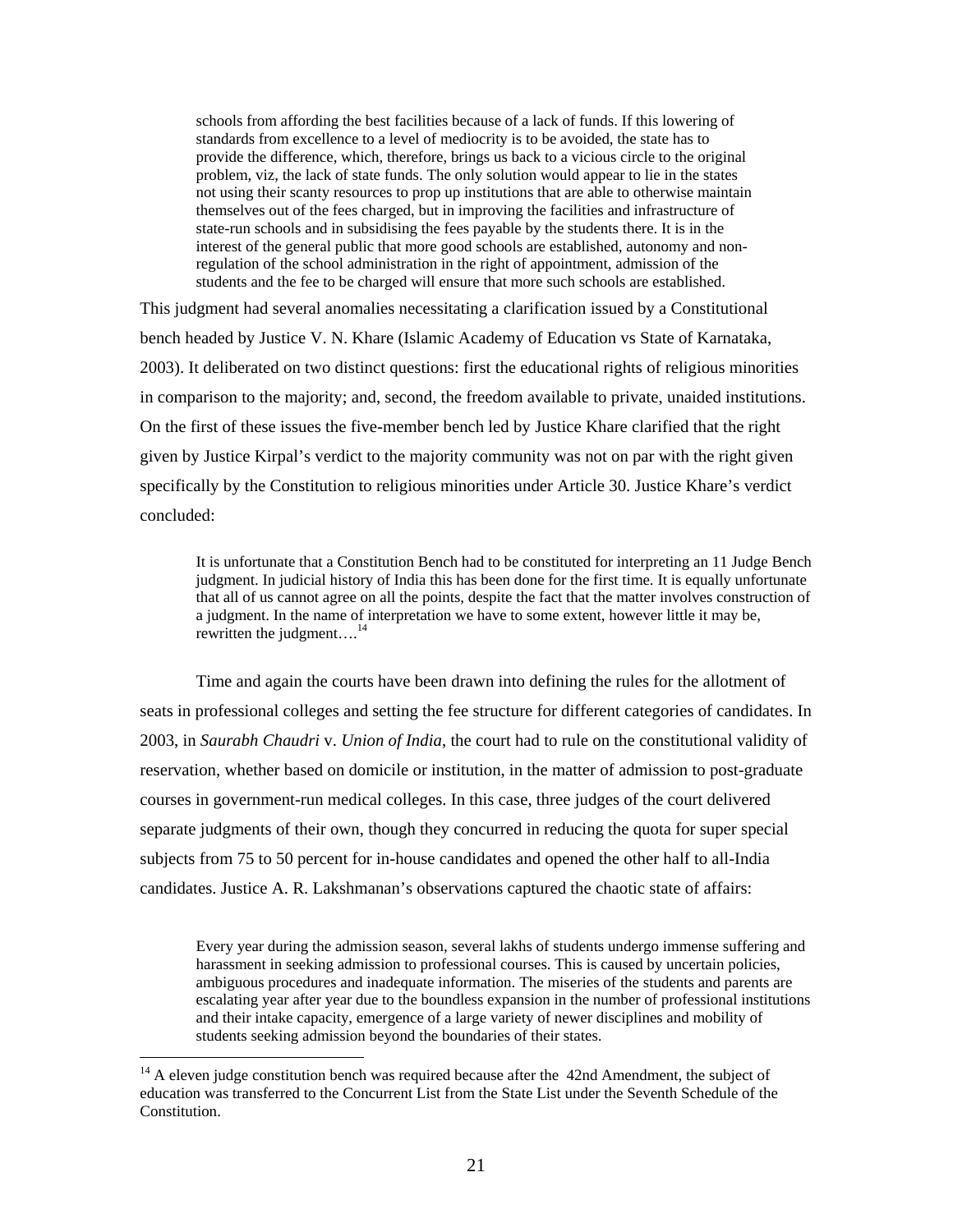The court recognized the rampant reality of the "many unfair practices in admissions and devious ways of fee collection exploiting the anxiety of the students and uncertainty of procedures." The problems have been magnified by severe inconsistencies in policies both across different state and central governments and over time.

State governments continue to try to force deemed universities to implement their directives that deemed universities should allot 50 percent of the seats for admission through common entrance test conducted by the states. In 2004, the Supreme Court (citing its 1999 verdict in the Preeti Srivastava case) ruled that state governments have no control over deemed universities in the state, which are recognized by the University Grants Commission (UGC).<sup>15</sup> But the implications for private autonomous colleges were confusing, since no sooner had the Supreme Court, in principle, given them autonomy, controls were imposed on them once again. Even in the judgment most supportive of private initiative in education, the Minorities Case, the Court had left open the door on fees caps and regulation of admission, in the name of clamping down on excess profiteering, and the High Courts promptly used these to prevent the private higher educational institutions from setting their own policies.

What does this brief history of the intervention of courts tell us? A couple of points stand out. First, the Courts have historically been suspicious of private enterprise in education. There is a grudging acceptance of its existence, but the court is still trying to reconcile it with some formal equality in the admissions process. Second, the Courts interventions are more about procedural aspects of equality. They do very little to enable higher education to be more widely available or have little impact on quality. Third, there is an overemphasis of concern about professional education in medicine and engineering, even though the majority of students are enrolled in traditional Science and Arts courses (see Table 4). There is a PIL pending with the courts on the establishment of more general private universities, and it will be interesting to see what the Courts allow by way of private universities. Finally, there is a peculiar public-private split that the Courts have also reinforced, and this split can be understood in terms of levels of user charges. By and large, the Courts, like the government, are reluctant to sanction fees hikes in public

<span id="page-22-0"></span><sup>&</sup>lt;sup>15</sup> The case was brought by the Karnataka Government challenging the High Court's 1993 judgment on a petition from the Manipal Academy of Higher Education (MAHE). The Court had held that the Karnataka Capitation Fee Act under which the state was allocating students to MAHE was not applicable to deemed universities under the UGC Act. The State Government filed an appeal against the MAHE's deemed university status given by the UGC. This has been dismissed by the apex court. "States have no control over deemed varsities: court," *Hindu* Feb 27, 2004.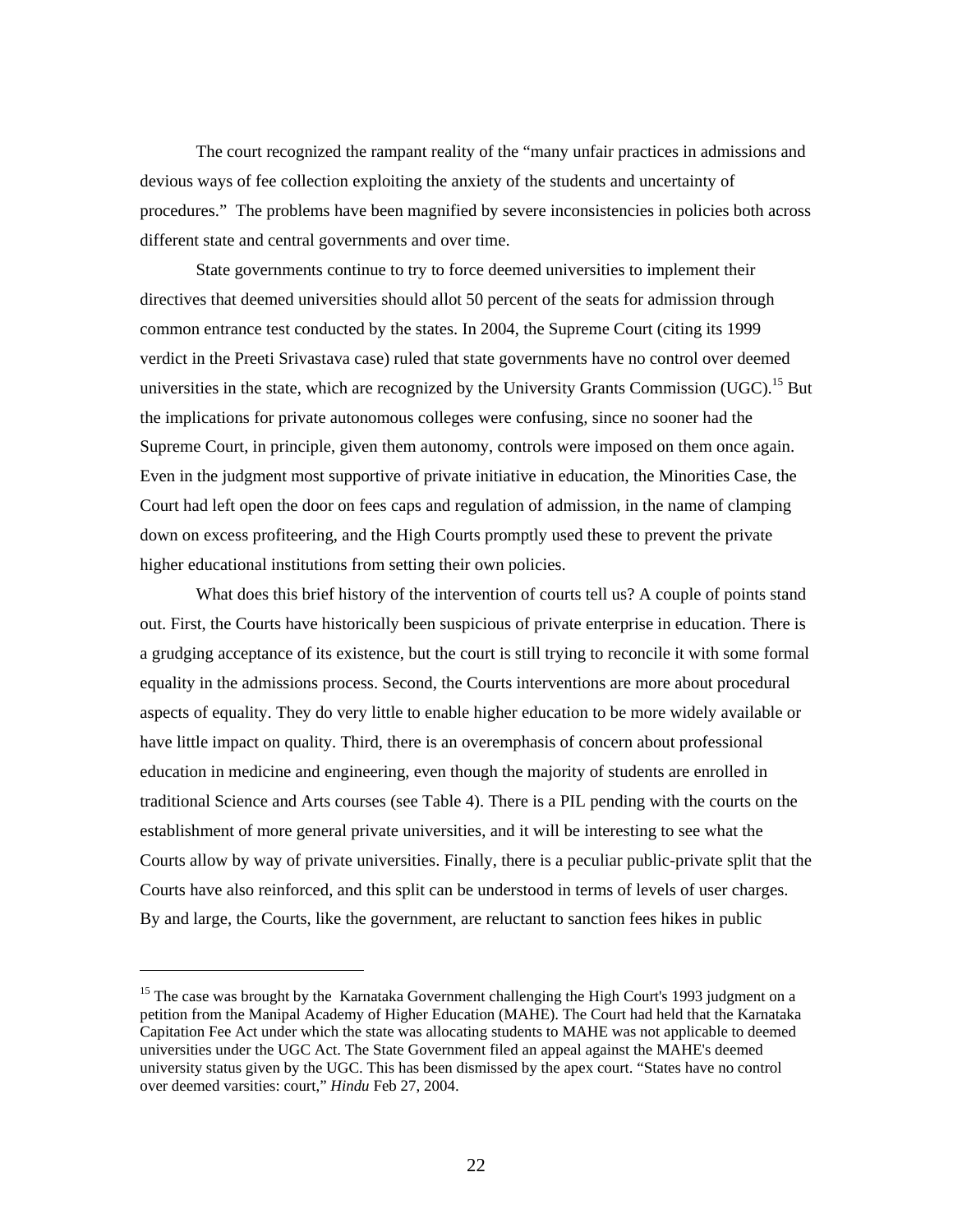institutions (even based on the proposal that university fees be pegged at least to the level of fees paid in high schools). The courts themselves have contributed to the very fiscal problems of public institutions – which they now want the private sector to redress!

One of the curiosities in all this is that while the secondary school sector has been left replete with freedoms (although strictly speaking that is also a non-profit sector). Higher education is regarded as the arena where a formal principle of equality of opportunity is most vigorously asserted. We call this principal "formal" because it upholds the defensible idea that ability to pay should not determine access to institutions. But the manner in which this principle is implemented ensures that adequate resources will not be mobilized for expanding the quality and quantity of education, and that *de facto* inequalities in education will increase, because private spending outside regular institutions greatly determines future prospects. It is difficult to see what logic of political economy determines the Courts interventions. With all due respect to their Lordships, it is fair to say that the Court's contribution to higher education has been more confusion than clarity.

#### VI. PHILANTHROPY OR PRIVATIZATION?

In discussions of the privatization of education, a good deal of emphasis is placed on the potential of private philanthropy to make up for the deficiencies of the state or the market. It is for this reason that we decided to examine some of the broad trends in philanthropy in education. To put it briefly, there is very little evidence so far that philanthropy has been able to even make a dent in the deficits bequeathed by the state in this sector. Indeed we argue that the structure of philanthropy has only exacerbated the distorted forms of privatization we discussed above. In particular, the following claims are evident.

- 1) There is a good deal of confusion in Indian official assessments and public discourse at large between philanthropy and not for profit educational institutions.
- 2) Philanthropic commitment to public institutions of higher education has been steadily declining since the middle of the century. Philanthropy is being "privatized" in two senses. One, donors for higher education are more likely to retain effective control over the resources they donate. Second, philanthropy is being conflated with creating not-for profit, but financially sustainable institutions. In these institutions, financial sustainability does not refer to receiving income from endowments, investments etc., but to charging the beneficiaries for the services being provided to them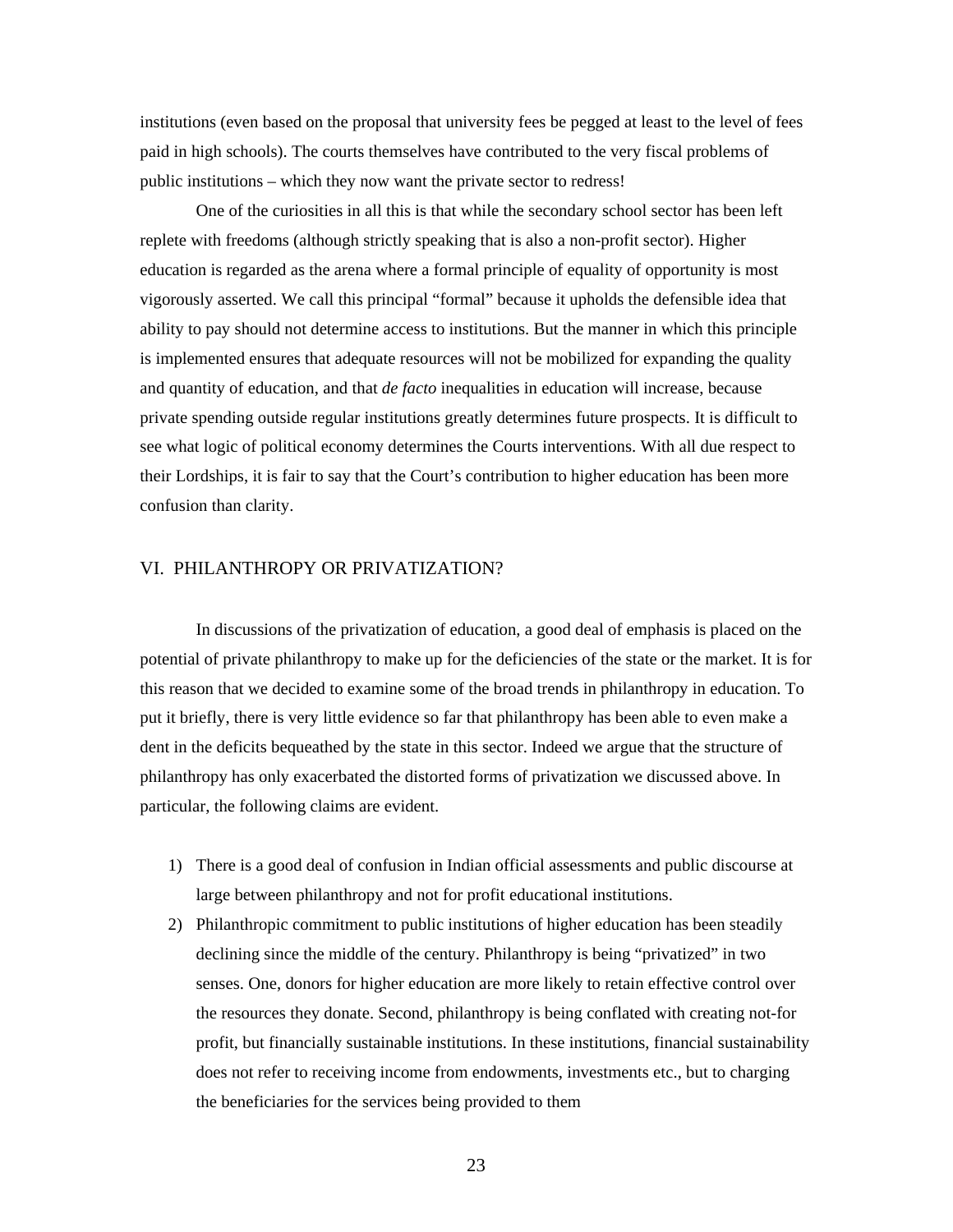- 3) This form of philanthropy is having many adverse consequences for the credibility of public institutions and philanthropic activity related to higher education in general
- 4) Public institutions of higher education are unlikely to, in the near future, attract significant amounts of philanthropic investment because of a) their own weaknesses and b) lack of a philanthropic ideology amongst most potential donors of the kind that existed in pre-independence India.
- 5) Philanthropy can still play a significant role in higher education in India, but it will have to take different organizational forms than the ones we have seen in the recent past.

Philanthropy is one of the ways in which the relationship between public and private is negotiated. All philanthropic activities, or non-profit organizations claiming tax benefits, for instance, must pass the following two tests:

- 1. The public purpose test: The organization that claims tax exemption must operate *primarily* for some purpose other than private gain. The idea is not that such organizations avoid profit (understood as excess of revenues over expenses), but rather on the existence of a substantial benefit purpose.
- 2. Non-Distribution of Surplus: Such organizations are barred from distributing its net earnings, if any, to individuals who exercise control over it, such as members, officers, directors, or trustees. This is known as the "non-distribution constraint."

A major difficulty in the Indian case is whether most private institutions that claim tax-exempt status qualify as "philanthropic." This has been a major legal conundrum and, as we have noted in another section, judicial decisions have done little to add clarity on the issue. There are major legal and conceptual difficulties in fixing the boundaries of what ought to be regarded as taxexempt, philanthropic or non-profit activity in the field of higher education. By definition, all Indian universities and private colleges (excluding non-degree giving diploma institutes like Computer training conglomerates NIIT, APTECH) are "non-profit" organizations, but this category is too blunt and does not distinguish between say, capitation fees colleges in the South and a regular college run out of trust funds that does not charge students. Technically, both are non-profit institutions, both qualify for tax exemptions. But there is a good deal of suspicion whether investment in private unaided colleges can be called "philanthropic" at all, even though they are formally not-for-profit.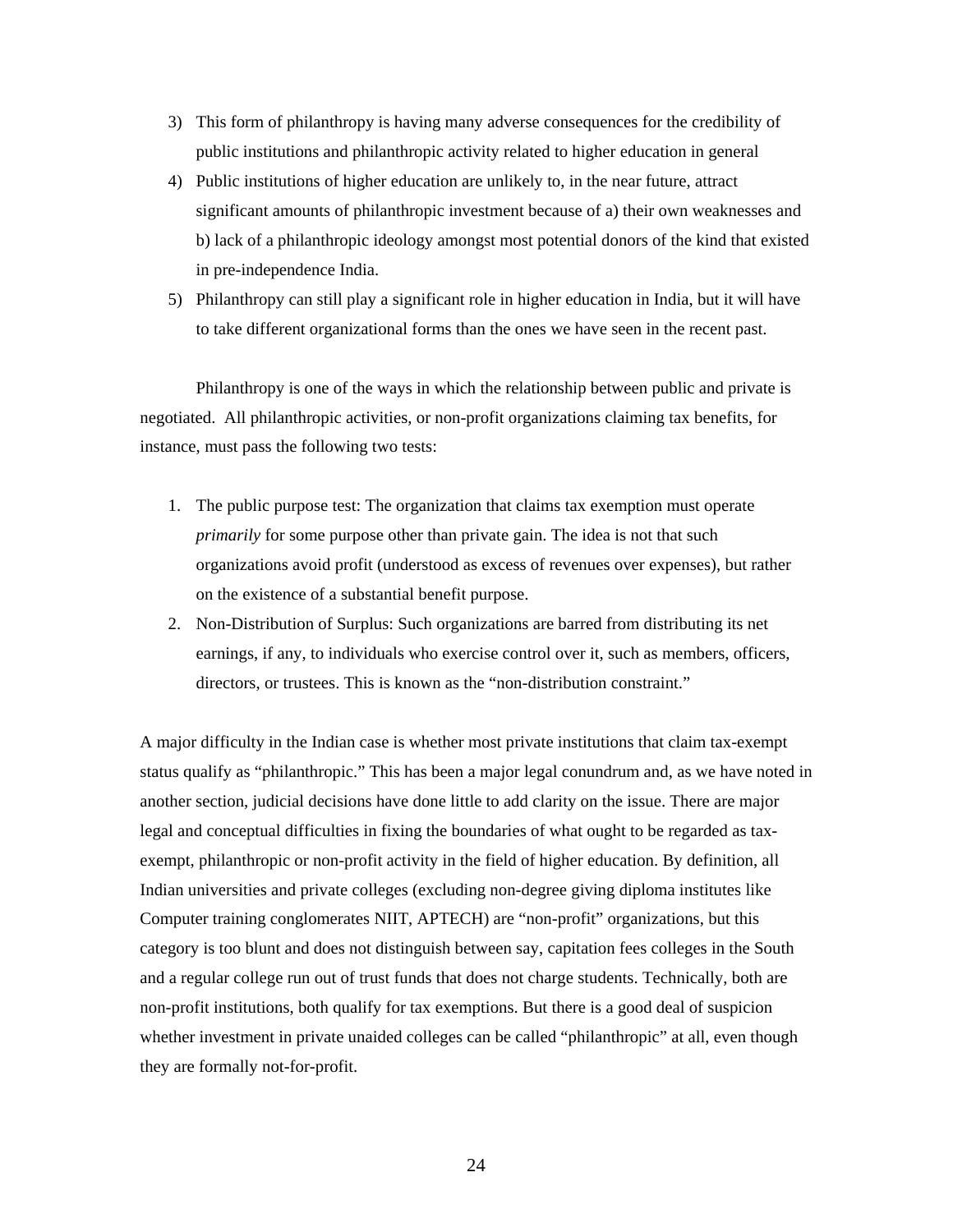Indeed, it was the recognition of this difficulty that led a GOI committee (the Parthasarthi Shome Committee) to propose an amendment to the legal definition of the term "charitable." The Shome Committee recommended that only such organizations that receive 90 percent of their annual receipts through donations or grants be treated as organizations for a charitable purpose. The underlying rationale is that donors are best placed to judge whether the activities of an organization are charitable or not. To the extent that an organization receives the bulk of its income from donations, the activities of the organization could be perceived to be predominantly charitable in nature. However, the criterion presented by Shome Committee's definition of "philanthropic" or "charitable" would disqualify most existing organizations. Donations are an uncertain source of income for most organizations; free-rider incentives often keep the flow of funds to organizations below the socially optimal level; trusts run on donations are only part of the spectrum of philanthropic activity; and many NGO's are engaged in economic activities designed to generate incomes to make the poor self reliant. The Shome Committee wanted a criterion of charitable that was based on *source of income rather than end purpose*.

But whatever difficulties with the Shome Committee's recommendations, it did highlight a central issue in the field of higher education and philanthropy. *Should institutions of higher education that derive almost hundred percent of their revenue from charging for goods and services to students be classed as "philanthropic"? Or should a classification of "philanthropic" take into account some criteria of the source of income?[16](#page-25-0)* The extent of philanthropy in higher education in India depends upon whether or not one classifies a large number of private colleges as surrogate businesses or as genuinely philanthropic This phenomenon is of some interest because it helps shed light on an apparent paradox. While the number of "trusts" set up for philanthropy in higher education has consistently been steadily rising, the total share of "endowments and other sources" in higher education (that is resources excluding government expenditure and fees) has been consistently falling and is now 2.74 percent of all education expenditure, down from a high of 11.62 percent in 1951 (Modi and Mukhopadhya, 2000). In other words, *while the number of educational trusts is increasing, most of them are generating revenue by charging for services rather than through donations or endowments.* Although one needs more comprehensive data on this, it appears that philanthropy in higher education has increased, if one uses as a measure the total number of trusts and volume of activity. However, the picture is the opposite if the measure is the source of income.

<span id="page-25-0"></span><sup>&</sup>lt;sup>16</sup> Interestingly, the formal legal definitions of "charitable" in India are all based on objectives of the organization concerned. Formally, even the Board of Cricket Control in India is a charitable organization, because "cricket" appears to on a government list of objectives it is desirable to promote.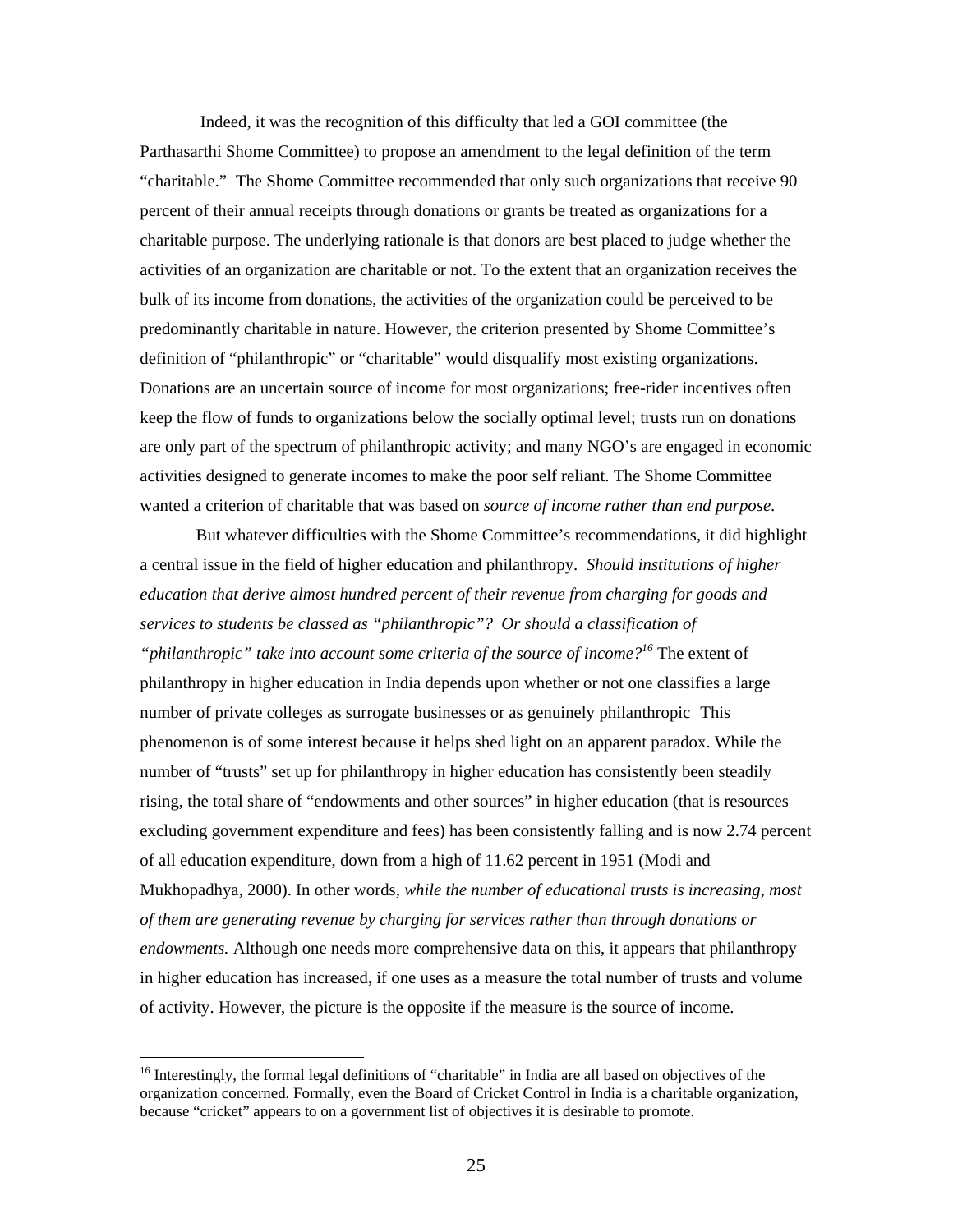The pre-independence period, or that between 1892 and 1947, has been termed as the "Golden Age of Indian Philanthropy" (Sundar 2000). Indian philanthropy not only made the transition from merchant charity to organized, professional philanthropy, but did so on an impressive scale. This period saw the establishment of some of India's most enduring trusts and foundations and public institutions of enduring significance—Aligarh Muslim University, Banaras Hindu University, Jamia Millia, Annamalai, Indian Institute of Science, among others were created largely through voluntary donations. Higher education, especially institutes of research were widely considered to be "pioneering. Of the sixteen largest, "non-religious" trusts set up during this period, fourteen were major patrons of higher education.<sup>17</sup> What is even more striking, *a major proportion of their grants went to "public institutions" such as universities that were either directly under state control or some form of public authority*. It is not only the *object* of their spending that is of interest, but also the *manner* in which money was spent. Arguably, *philanthropy had much closer links with public institutions in the most literal sense of that term.*  Grants, although emanating from family trusts were, once made, not under the control of family trusts and were deployed for specific purposes by the terms set buy the receiving institutions and not the trust itself. The net result was that at the time of independence the net share of private philanthropy in shouldering the burden of public institutions was as high as seventeen percent in 1950 and is now down to less than two percent. That this share would decline does not come as much of a surprise as government expanded its role in higher education. Even so, the extent of the decline is striking.

Alumni contributions are beginning to creep up but have been most noticeable only in the case of IIT's (since about the mid-1990s), which have been able to tap into a large base of professionalized alumni amongst the Indian diaspora. However, even as this effort was gathering pace, the Indian government's Human Resource Development ministry formed the *Bharat Shiksha Kosh* (India Education Fund) in 2003. By centralizing all overseas donations for education to the fund, it effectively denied would-be donors any say on the purposes for which the money could be used. Since the fund was set up, individual contributions to IITs dropped dramatically. Kanwal Rekhi, a founder member of TIE (The Indus Entrepreneur) who had funded an IT school in his alma mater, IIT-Mumbai, called the Fund "the most asinine thing I ever heard in my life." "Donors are making voluntary gifts because of emotional attachment or commitment to the institutes. They will not hand off money to a nameless bureaucrat or a feckless politician."

<span id="page-26-0"></span><sup>&</sup>lt;sup>17</sup> These trusts are Tatas (Sir Ratan Tata, Sir Dorabji Tata and JRD Tata), Bajaj, Birla (G.D. Birla, B.M.Birla), Lalbhai, Sarabhai, Godrej, ShriRam, Singhania, Modi, Annamalai Chettiar, Murugappa group (AAM Foundation), Naidu, Ramco, Mafatlal, Mahindra,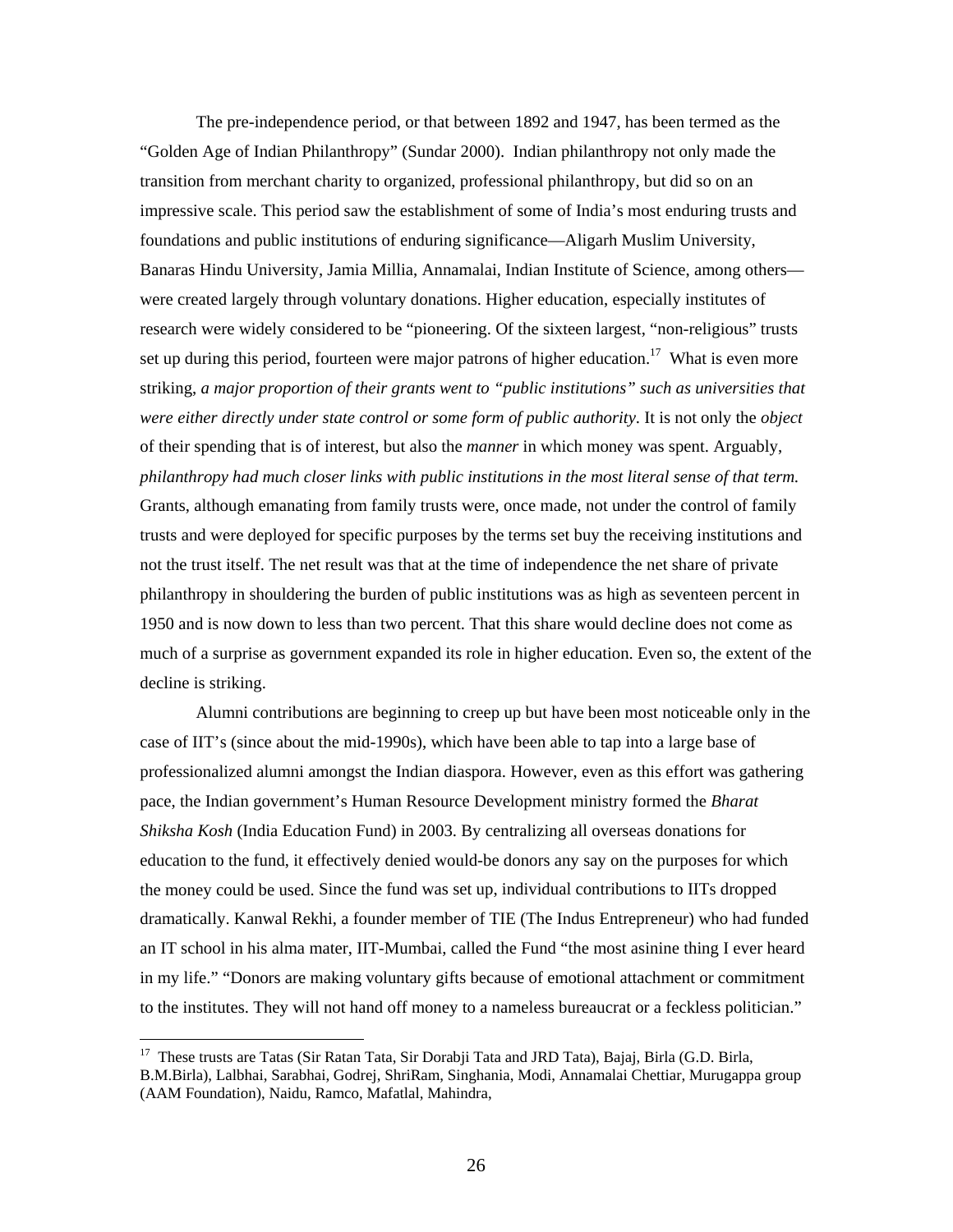It sums up the reaction of most potential diaspora donors.<sup>18</sup> The new UPA government has reversed this decision, allowing alumni to contribute directly to their alma maters. But the episode illustrates the uncertainties of regulatory structure. The lack of autonomy of educational institutions has been one of the biggest impediments in attracting diasporic philanthropy for higher education. Alumni who are prepared to give substantial resources also want to have a say in its use and an institutionalized mechanism to have their voice heard. However, the governance structures of most higher education institutions are so poor that such mechanisms are nonexistent. Even in the case of the All India Institute of Medical Sciences, alumni have balked at contributing if they have little say in the governance of that organization (Kapur et. al 2004).

#### VII. CONCLUSION

 $\overline{a}$ 

India is facing a deep crisis in higher education, which is being masked by the success of narrow professional schools. The veneer of the few institutions of excellence masks the reality that the median higher education institutions in India have become incapable of producing students who have skills and knowledge. The process neither serves a screening or signaling function nor prepares students to be productive and responsible citizens. Consequently, students are forced to spend more years (and, increasingly, large resources) in acquiring some sort of postgraduate professional qualification as they desperately seek ways to signal their qualities to potential employers. It would not be an exaggeration to say that India's current system of higher education is centralized, politicized and militates against producing general intellectual virtues. The fact that the system nonetheless produces a noticeable number of high quality students has to do with the sheer number of students and the Darwinian struggle at the high school to get admission into the few good institutions.

The most acute weakness plaguing India's higher education is a crisis of governance. Its most visible manifestation is a crisis of faculty. The generation that was inspired by a broad commitment to the public good has retired or will do so soon. There is little likelihood of sufficient replenishment, given entrenched mediocrity in institutions with life-time appointments, few competitive pressures and abysmal governance. The result has been the academic equivalent

<span id="page-27-0"></span><sup>18</sup> http://www.indiareacts.com/archivedebates/nat2.asp?recno=770&ctg=community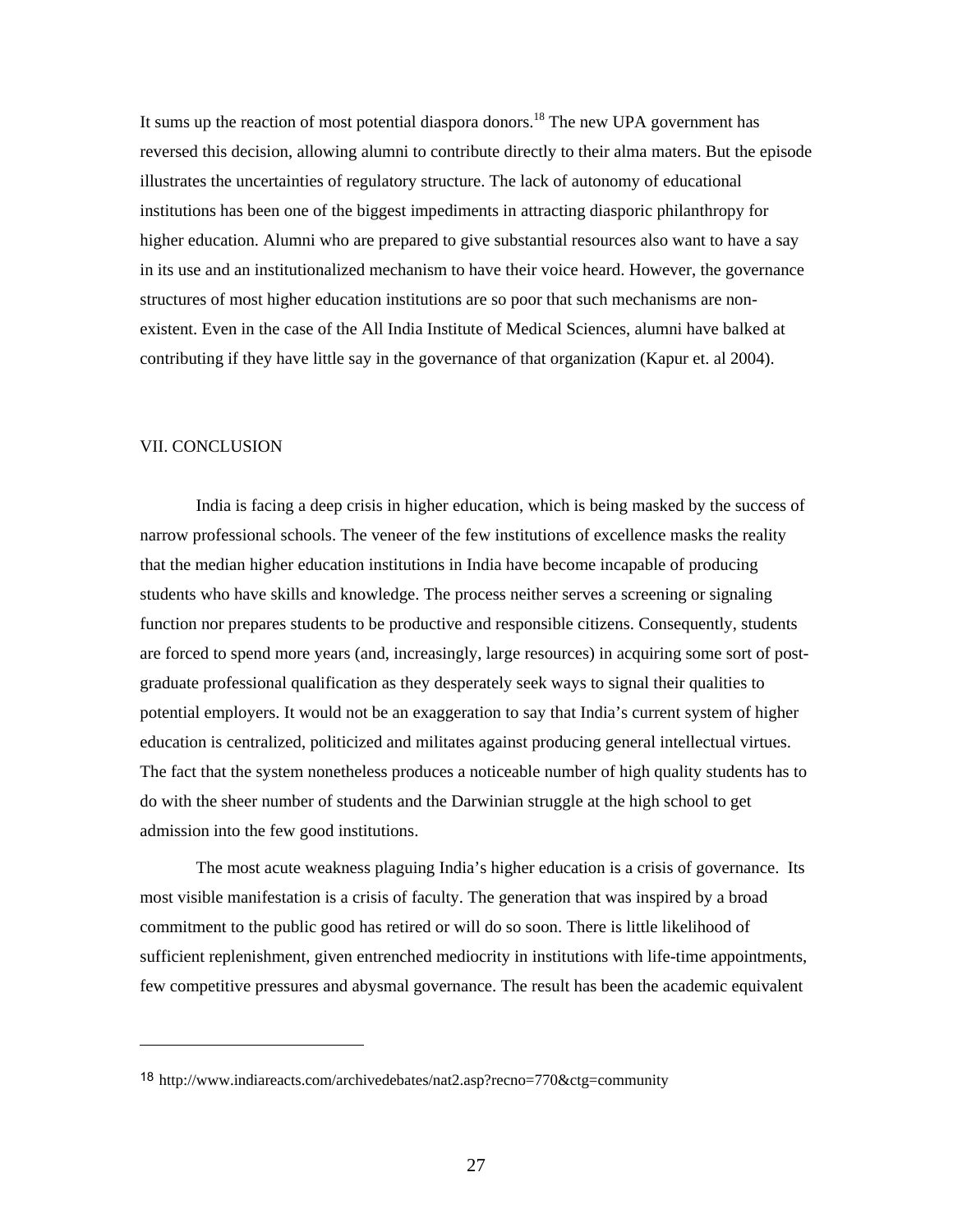of Gresham's law—the bad drives out the good. The prevailing political ideological climate in which elite institutions are seen as being anti-democratic, finds its natural response in political control to influence admissions policies, internal organization, the structure of courses and funding. As quality deteriorates, students are less and less willing to pay the very resources without which quality cannot be improved. In India's case, the growth of private sector higher education institutions has been the answer and, increasingly, the consumption of education abroad. However, as our analysis suggests, private sector investment has been confined to professional streams, bypassing the majority of students. Furthermore, it is plagued by severe governance weaknesses, raising doubts as to its ability to addresses the huge latent demand for quality higher education in the country.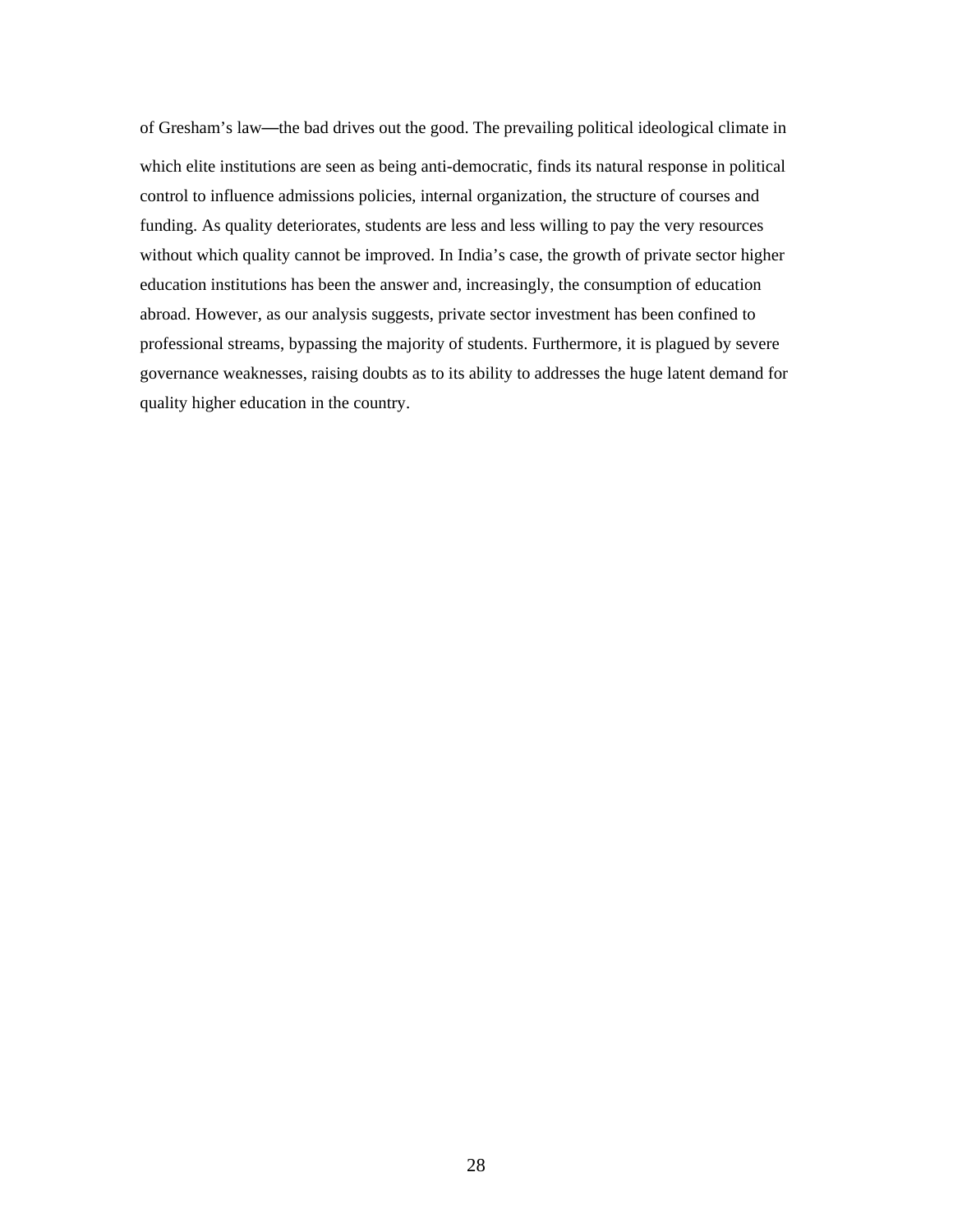| <b>Type</b>                                                                                                                                    |   |                                                               |       | <b>Number</b> |
|------------------------------------------------------------------------------------------------------------------------------------------------|---|---------------------------------------------------------------|-------|---------------|
| - Arts, Science, Commerce & Oriental<br><b>Learning Colleges</b>                                                                               |   | $\ddot{\cdot}$                                                | 11128 |               |
| - Teachers Training                                                                                                                            |   |                                                               | :     | 784           |
| - Engineering/Technology/Architecture                                                                                                          |   |                                                               |       | 1077          |
| - Medical                                                                                                                                      | : | 1253                                                          |       |               |
| of which                                                                                                                                       |   |                                                               |       |               |
| Allopathy<br>Ayurveda<br>Homeopathy<br>Unani/Tibbia<br>Dental<br>Nursing<br>Pharmacy<br>Psysiotherapy<br>Naturotherapy<br><b>Public Health</b> |   | 262<br>189<br>141<br>29<br>142<br>122<br>241<br>120<br>5<br>2 |       |               |
| - Agriculture                                                                                                                                  |   |                                                               |       | 106<br>50     |
| - Veterinary/Animal Science<br>- Law                                                                                                           |   |                                                               |       |               |
| - Others*                                                                                                                                      |   | $368 -$<br>671                                                |       |               |
| <b>Total</b>                                                                                                                                   |   |                                                               |       | 15437         |

## **Table 1. Type-Wise Number of Colleges in the Country: 2001-2002**

\*Others includes Colleges exclusive for Library Science, Physical Education/Yoga, Music/Fine Arts, Social Work, Journalism/Mass Communication etc. & Colleges for which type is not available Source: University Grants Commission

Note: The data was valid as of January 1, 2002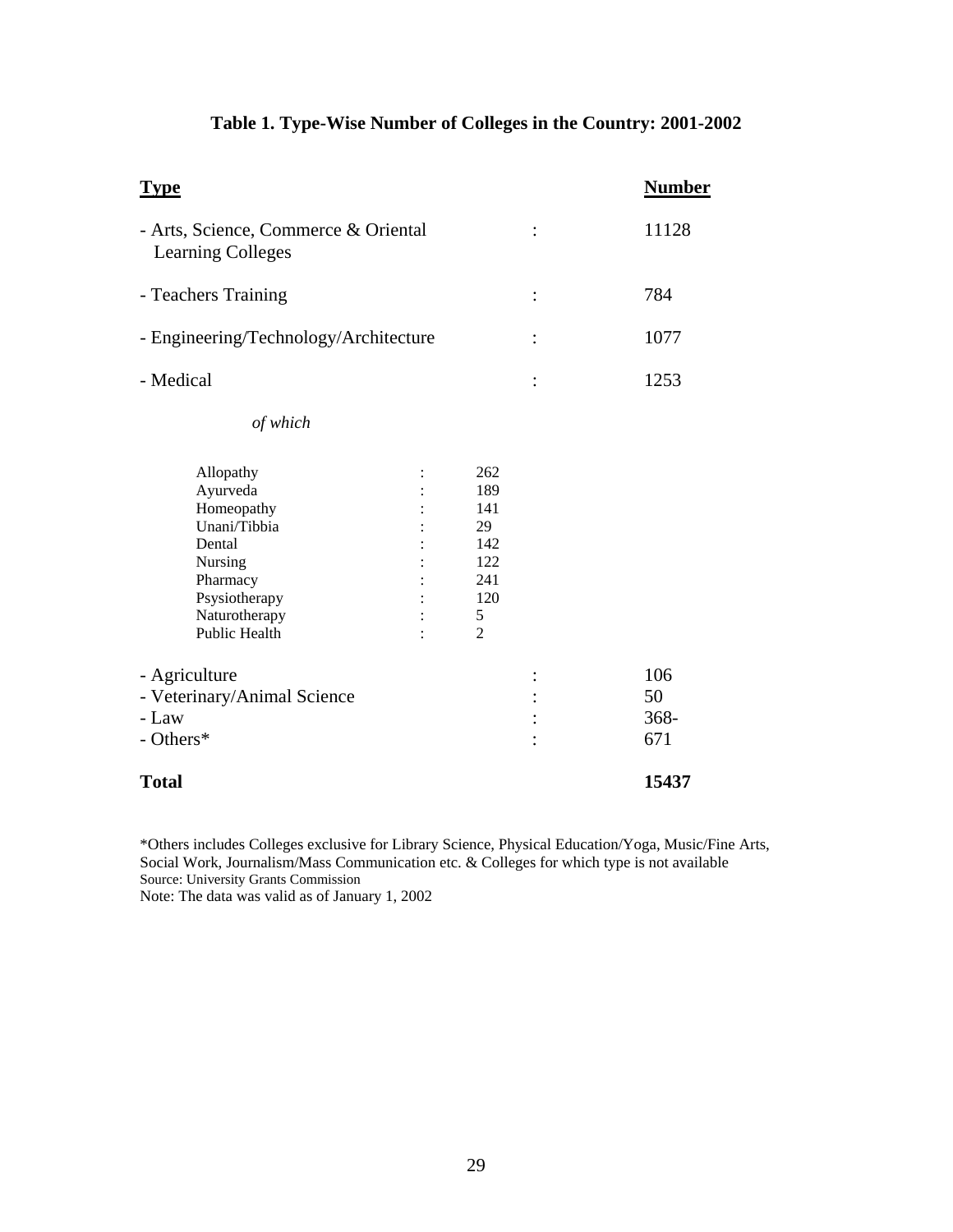| Year        | <b>Total Enrolment</b> | Increase over the<br>preceding year | <b>Percentage</b> |
|-------------|------------------------|-------------------------------------|-------------------|
| 1983-84     | 33,07,649              | 1,74,556                            | 5.6               |
| 1984-85     | 34,04,096              | 96,447                              | 2.9               |
| 1985-86     | 36,05,029              | 2,00,933                            | 5.9               |
| 1986-87     | 37,57,158              | 1,52,129                            | 4.2               |
| 1987-88     | 40,20,159              | 2,63,001                            | 7.0               |
| 1988-89     | 42,85,489              | 2,65,330                            | 6.6               |
| 1989-90     | 46,02,680              | 3, 17, 191                          | 7.4               |
| 1990-91     | 49,24,868              | 3,22,188                            | 7.0               |
| 1991-92     | 52,65,886              | 3,41,018                            | 6.9               |
| 1992-93     | 55,34,966              | 2,69,080                            | 5.1               |
| 1993-94     | 58, 17, 249            | 2,82,283                            | 5.1               |
| 1994-95     | 61, 13, 929            | 2,96,680                            | 5.1               |
| 1995-96     | 65,74,005              | 4,60,076                            | 7.5               |
| 1996-97     | 68,42,598              | 2,68,593                            | 4.1               |
| 1997-98     | 72,60,418              | 4,17,820                            | 6.1               |
| 1998-99     | 77,05,520              | 4,45,102                            | 6.1               |
| 1999-2000   | 80,50,607              | 3,45,087                            | 4.5               |
| 2000-2001   | 83,99,443              | 3,48,836                            | 4.3               |
| 2001-2002 * | 88,21,095              | 4,21,652                            | 5.0               |
| 2002-2003 * | 92,27,833              | 4,06,738                            | 4.6               |

## **Table 2. All India Growth Of Student Enrolment**  (1983-84 to 2002-2003)

\* Provisional

Source: University Grants Commission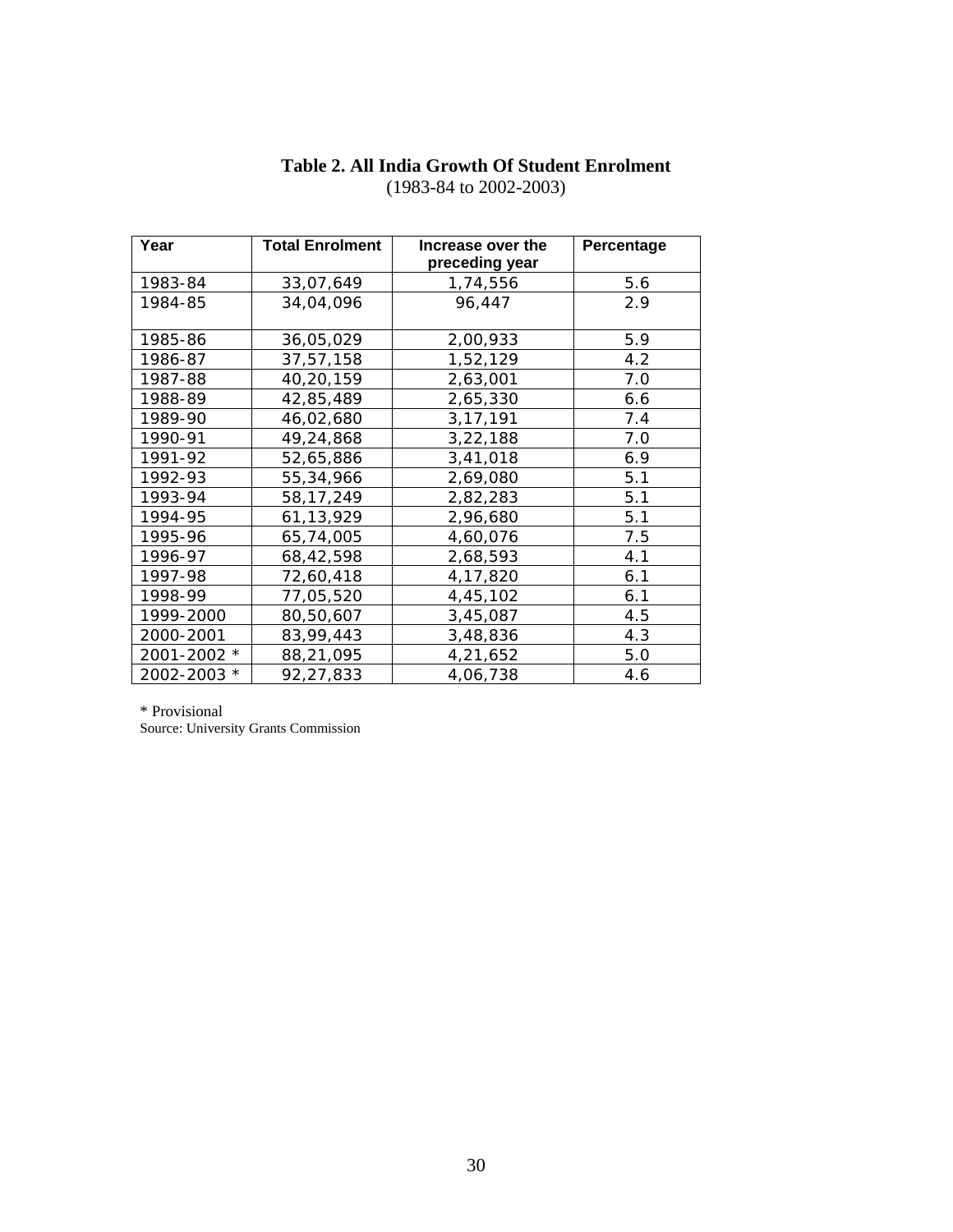| S. No.             | State/UT          | <b>Total</b> | Women     | Women |
|--------------------|-------------------|--------------|-----------|-------|
|                    |                   | Enrolment    | Enrolment | $\%$  |
| 1.                 | Andhra Pradesh    | 7,51,476     | 2,95,330  | 39.30 |
| 2.                 | Arunachal Pradesh | 5,439        | 1,577     | 28.99 |
| 3.                 | Assam             | 2,01,132     | 81,458    | 40.50 |
| $\boldsymbol{4}$ . | <b>Bihar</b>      | 4,94,035     | 1,17,628  | 23.81 |
| 5.                 | Chhattisgarh      | 1,52,813     | 56,082    | 36.70 |
| 6.                 | Delhi             | 1,72,218     | 79,220    | 46.00 |
| 7.                 | Goa               | 19,437       | 11,371    | 58.50 |
| 8.                 | Gujarat           | 5,19,021     | 2,29,483  | 44.21 |
| 9.                 | Haryana           | 2,49,118     | 1,02,138  | 41.00 |
| 10.                | Himachal Pradesh  | 89,914       | 38,383    | 42.69 |
| 11.                | Jammu & Kashmir   | 59,599       | 28,071    | 47.10 |
| 12.                | Jharkhand         | 1,97,349     | 59,994    | 30.40 |
| 13.                | Karnataka         | 5,57,645     | 2,27,846  | 40.86 |
| 14.                | Kerala            | 2,51,157     | 1,50,682  | 60.00 |
| 15.                | Madhya Pradesh    | 4,74,813     | 1,76,630  | 37.20 |
| 16.                | Maharashtra       | 12,58,195    | 5,15,868  | 41.00 |
| 17.                | Manipur           | 36,379       | 16,115    | 44.30 |
| 18.                | Meghalaya         | 29,165       | 13,970    | 47.90 |
| 19.                | Mizoram           | 11,240       | 5,249     | 46.70 |
| 20.                | Nagaland          | 12,339       | 4,788     | 38.80 |
| 21.                | Orissa            | 3,45,113     | 1,23,171  | 35.69 |
| 22.                | Punjab            | 2,43,743     | 1,28,411  | 52.68 |
| 23.                | Rajasthan         | 3,63,172     | 1,17,416  | 32.33 |
| 24.                | Sikkim            | 4,103        | 1,654     | 40.31 |
| 25.                | Tamil Nadu        | 7,13,045     | 3,21,583  | 45.10 |
| 26.                | Tripura           | 20,145       | 8,219     | 40.80 |
| 27.                | Uttar Pradesh     | 11,77,810    | 4,52,279  | 38.40 |
| 28.                | Uttaranchal       | 1,15,318     | 46,127    | 40.00 |
| 29.                | West Bengal       | 6,48,178     | 2,55,382  | 39.40 |
| 30.                | A & N Islands     | 2,015        | 1,164     | 57.77 |
| 31.                | Chandigarh        | 33,942       | 18,838    | 55.50 |
| 32.                | Daman & Diu       | 587          | 275       | 46.85 |
| 33.                | Pondicherry       | 18,178       | 9,562     | 52.60 |
|                    | <b>Total</b>      | 92,27,833    | 36,95,964 | 40.05 |

## **Table 3: State-Wise Student Enrolment**  (2002-2003)

Source: University Grants Commission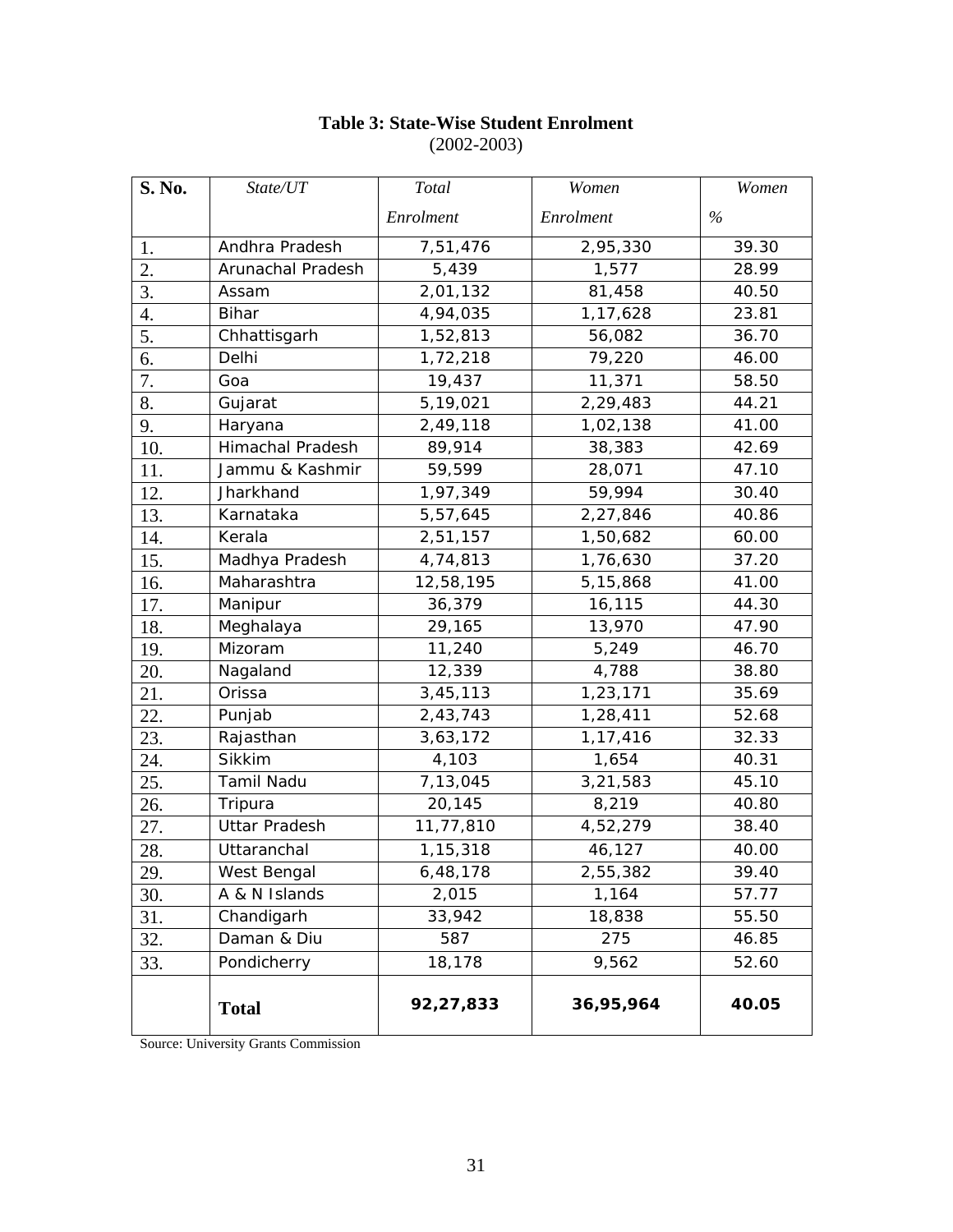| No. | Faculty                  | <b>Total Enrolment</b> | Percentage<br>Of Total |
|-----|--------------------------|------------------------|------------------------|
| 1.  | Arts                     | 41,58,606              | 45.07                  |
| 2.  | Science                  | 18,34,493              | 19.88                  |
| 3.  | Commerce/Management      | 16,60,238              | 17.99                  |
| 4.  | Education                | 1,32,572               | 1.43                   |
| 5.  | Engineering / Technology | 6,92,087               | 7.50                   |
| 6.  | Medicine                 | 3,00,669               | 3.25                   |
| 7.  | Agriculture              | 55,367                 | 0.60                   |
| 8.  | Veterinary Science       | 14,765                 | 0.16                   |
| 9.  | Law                      | 2,98,291               | 3.23                   |
| 10. | Others                   | 80,745                 | 0.88                   |
|     | Total                    | 92,27,833              | 100.00                 |

### **Table 4. Student Enrolment by Academic Discipline**  (2002-2003)

Source: University Grants Commission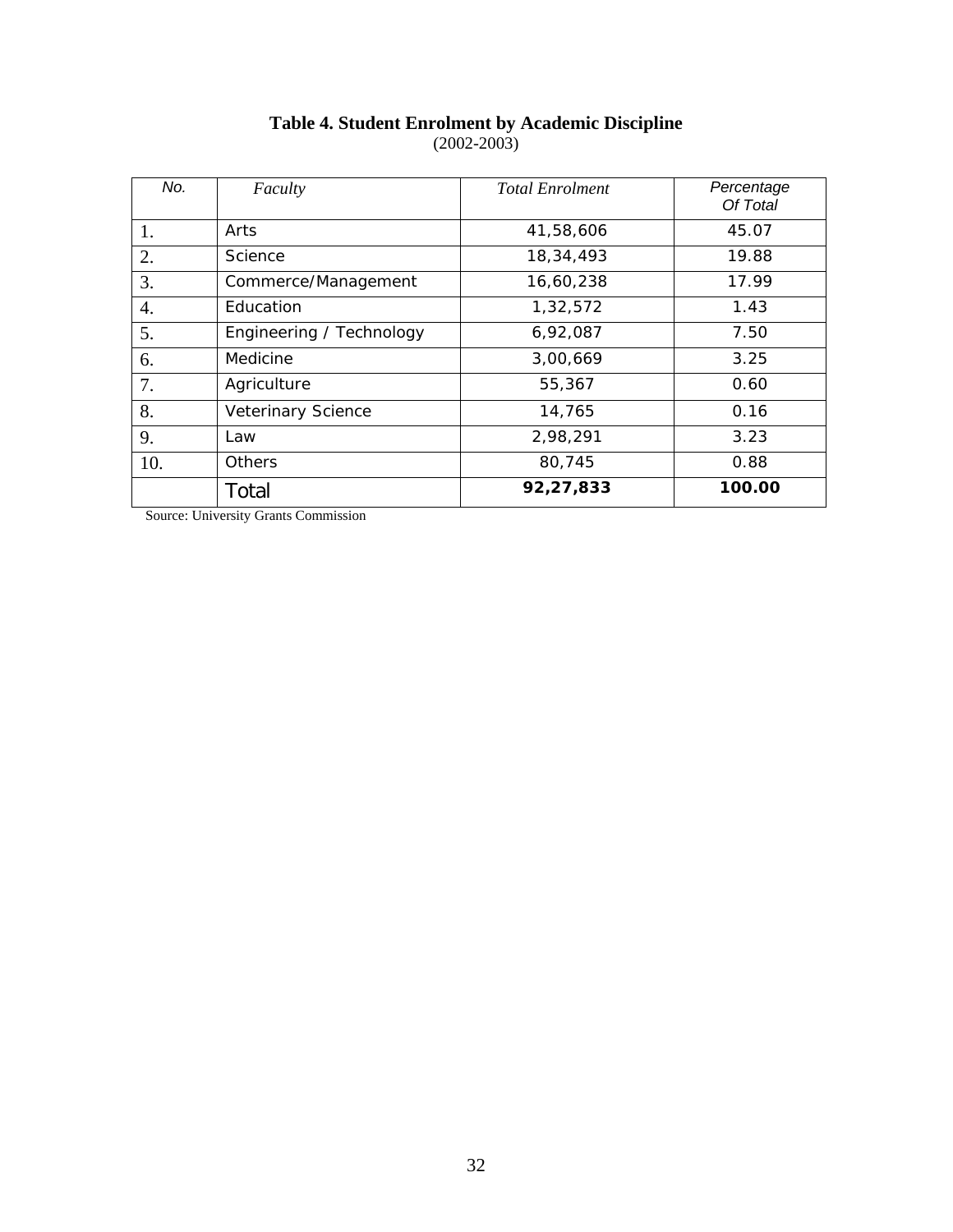| <b>State</b>            | <b>Medical</b><br><b>Colleges</b> |                | % Private | <b>Engineering</b><br><b>Colleges</b> | $\frac{0}{0}$<br>Private |      |  |
|-------------------------|-----------------------------------|----------------|-----------|---------------------------------------|--------------------------|------|--|
|                         | Government                        | Private        |           | Government                            | Private                  |      |  |
| <b>Andhra Pradesh</b>   | 14                                | 14             | 50.0      | 10                                    | 213                      | 95.5 |  |
| Assam                   | 3                                 | $\Omega$       | 0.0       | $\overline{3}$                        | $\mathbf 0$              | 0.0  |  |
| <b>Bihar</b>            | 6                                 | 2              | 25.0      | $\overline{4}$                        | 3                        | 42.9 |  |
| Chattisgarh             | $\mathfrak{p}$                    | $\Omega$       | 0.0       | $\overline{2}$                        | 9                        | 81.8 |  |
| <b>Delhi</b>            | 5                                 | $\Omega$       | 0.0       | $\overline{7}$                        | $\overline{7}$           | 50.0 |  |
| Gujarat                 | 8                                 | 4              | 33.3      | $\overline{9}$                        | 16                       | 64   |  |
| Haryana                 | 1                                 | $\mathfrak{p}$ | 66.6      | $\overline{7}$                        | 29                       | 80.5 |  |
| <b>Himachal Pradesh</b> | $\mathfrak{p}$                    | $\Omega$       | 0.0       | $\overline{2}$                        | 3                        | 60.0 |  |
| <b>Jharkhand</b>        | $\Omega$                          | $\overline{2}$ | 100       | $\overline{4}$                        | $\overline{2}$           | 33.3 |  |
| Karnataka               | 4                                 | 22             | 84.6      | 13                                    | 99                       | 88.4 |  |
| Kerala                  | $\overline{7}$                    | 8              | 53.3      | 31                                    | 51                       | 62.2 |  |
| <b>Madhya Pradesh</b>   | 5                                 | 1              | 16.7      | 6                                     | 47                       | 88.7 |  |
| <b>Maharashtra</b>      | 19                                | 18             | 48.6      | 16                                    | 133                      | 89.3 |  |
| Orissa                  | 3                                 | $\Omega$       | 0.0       | 6                                     | 38                       | 86.4 |  |
| Punjab                  | 3                                 | $\overline{3}$ | 50.0      | 11                                    | 27                       | 71   |  |
| <b>Tamil Nadu</b>       | 12                                | $\overline{7}$ | 36.8      | 16                                    | 234                      | 93.6 |  |
| <b>Uttar Pradesh</b>    | 10                                | 2              | 16.7      | 25                                    | 58                       | 69.9 |  |
| <b>Uttaranchal</b>      | $\Omega$                          | $\overline{2}$ | 100.0     | $\overline{5}$                        | $\overline{4}$           | 44.4 |  |
| <b>West Bengal</b>      | $\overline{7}$                    | $\Omega$       | 0.0       | 15                                    | 37                       | 71.2 |  |

## **Table 5. Management structure of Engineering and Medical Colleges across States** (2003)

Source: Medical Council of India and AICTE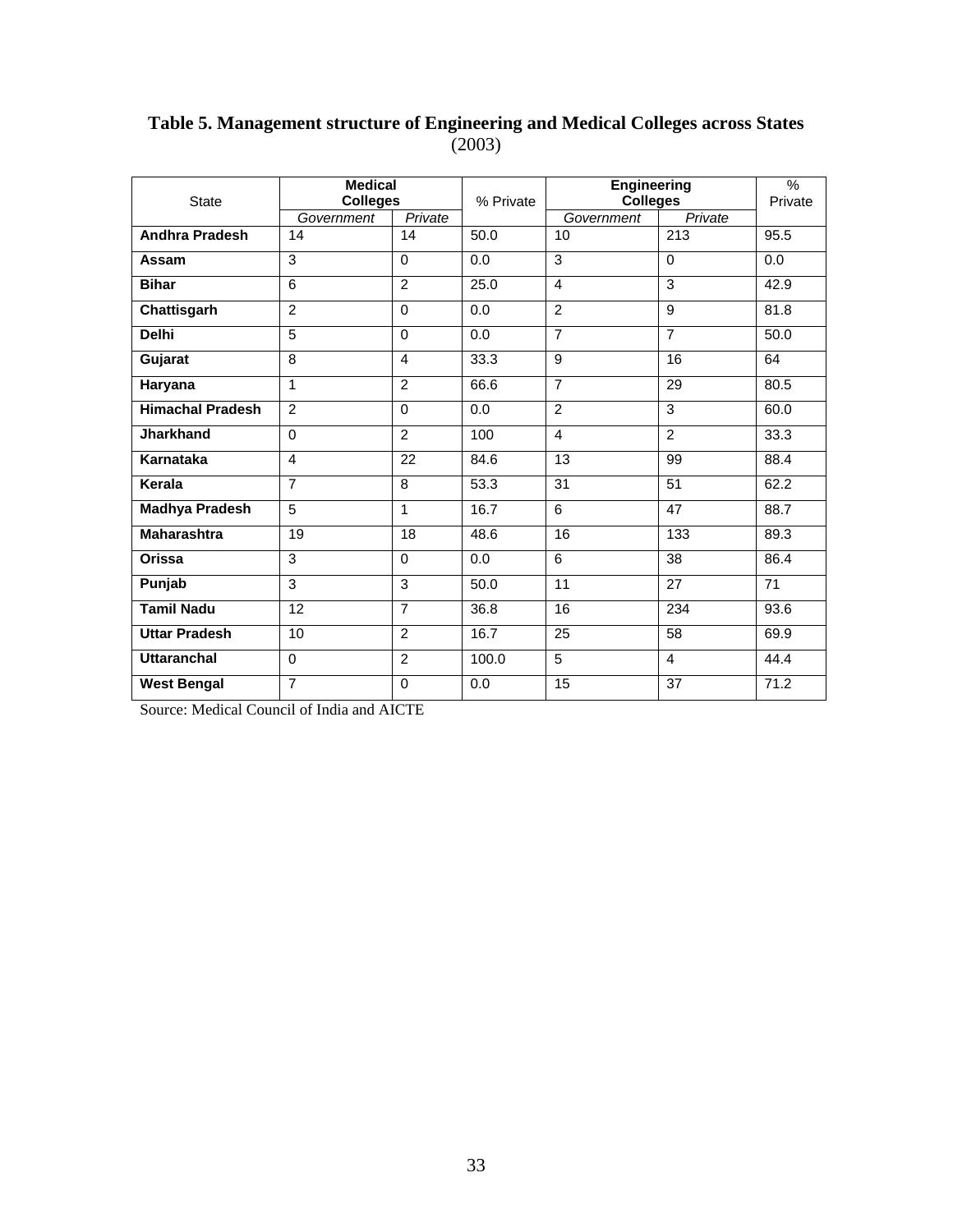## **Table 6. Public Expenditures on Higher Education**

| Country               |  | Year  | (1)              | (2)     | (3)                             |      | (4)       | (5)                 | (6)    |
|-----------------------|--|-------|------------------|---------|---------------------------------|------|-----------|---------------------|--------|
|                       |  |       | Tuition          | Govt.   | Private                         |      | Endowment | Sales &             | Total  |
|                       |  |       | and fees         | Subsidy | Donations                       |      | Income    | Services            |        |
|                       |  |       |                  |         | & Others                        |      |           |                     |        |
| U.S.A                 |  | 1990  | 39.6             | 19.2    | 13.3                            |      | 5.3       | 22.6                | $100*$ |
| Japan                 |  | 1987  | 70.4             | 13.0    | 6.5                             |      | 10.0      | 0.0                 | 100    |
| Canada                |  | 1993  | 14.2             | 65.2    | 6.8                             |      | 4.8       | 8.0                 | 100    |
| Korea                 |  | 1988  | 82.0             | 3.0     | 10.0                            |      | 5.0       | 0.0                 | 100    |
| Philippines           |  | 1990  | 51.0             | 40.0    | 6.0                             |      | 0.1       | 2.1                 | 100    |
| India                 |  | 1987  | 12.4             | 80.5    | 6.5                             |      | 0.43      | 0.0                 | 100    |
| Kenya                 |  | 1991  | 80.0             | 7.0     | 2.5                             |      | 0.0       | 9.0                 | 100    |
| Year                  |  |       | Expenditure on   |         | <b>Expenditure on Higher</b>    |      |           | Expenditure on      |        |
|                       |  |       | Education as per |         | Education as per cent of        |      |           | Higher Education as |        |
|                       |  |       | cent of GDP      |         | <b>Expenditure on Education</b> |      |           | per cent of GDP     |        |
| 1981-90               |  | 3.59  | 15.6             |         |                                 |      | 0.34      |                     |        |
| 1991-92               |  | 3.44  |                  | 9.78    |                                 |      | 0.41      |                     |        |
| 1992-93               |  |       | 3.78             | 10.79   |                                 |      |           | 0.40                |        |
| 1993-94               |  | 3.68  | 10.97            |         |                                 |      | 0.39      |                     |        |
| 1994-95<br>3.61       |  |       | 10.81            |         |                                 | 0.37 |           |                     |        |
| 1995-96<br>3.60       |  |       | 10.14            |         |                                 | 0.35 |           |                     |        |
| 3.57<br>1996-97       |  |       | 9.77             |         |                                 | 0.35 |           |                     |        |
| 3.53<br>1997-98       |  | 10.01 |                  |         | 0.38                            |      |           |                     |        |
| 1998-99<br>3.85       |  |       | 9.93             |         |                                 | 0.46 |           |                     |        |
| 1999-00 $(R)$<br>4.35 |  |       | 10.63            |         |                                 | 0.48 |           |                     |        |
| $2000-01$ (B)<br>3.91 |  |       | 12.14            |         | 0.60                            |      |           |                     |        |

(Share of GDP and Total Education Expenditures)

Note: Based on the new series of GDP with base 93-94=100; \*\* Quick estimates of GDP Source: Analysis of Budgeted Expenditure on Education, Ministry of Human Resource Development.

## **Table 7. Distribution of Sources of Finance in Private Higher Education (Percentage)**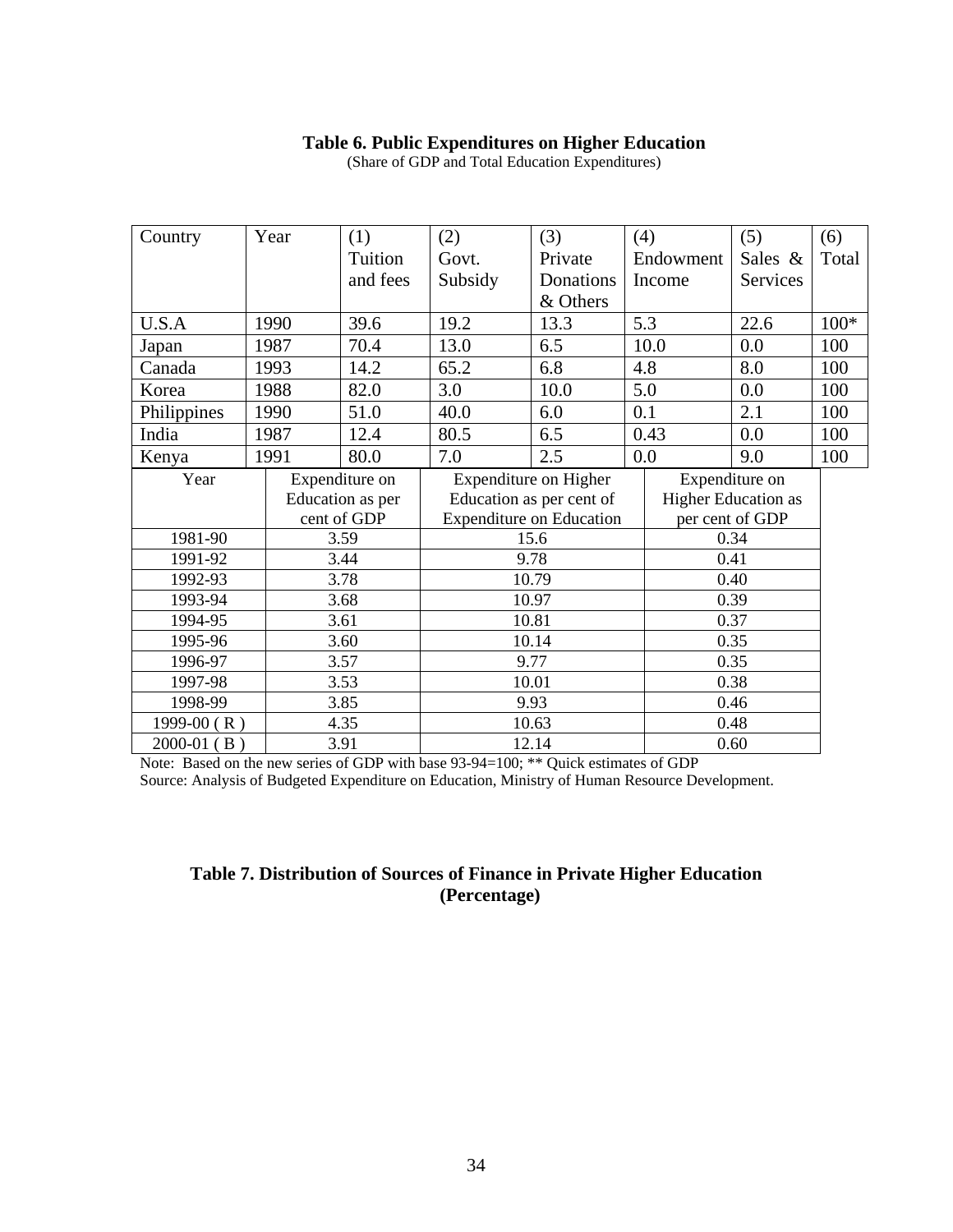